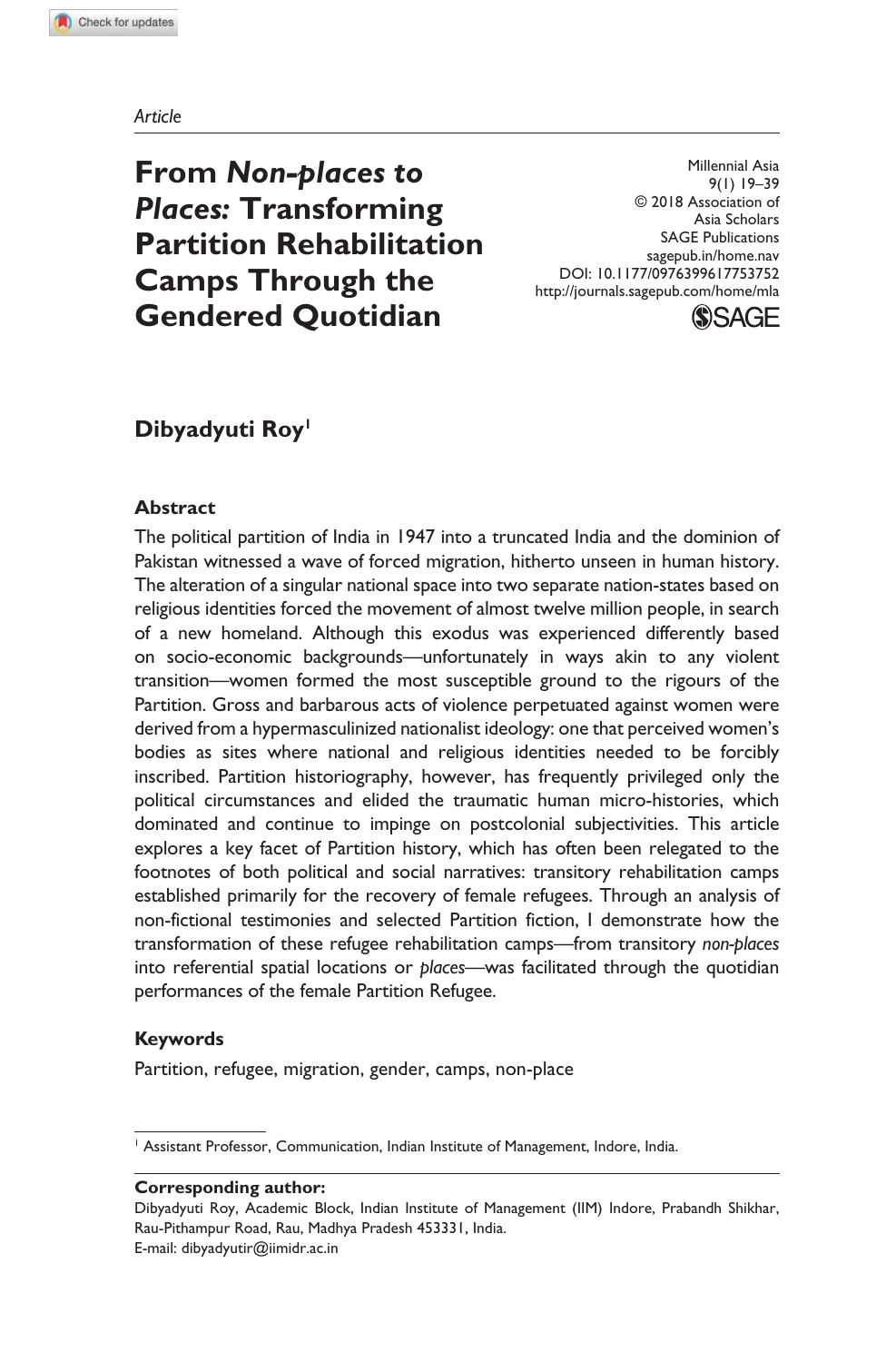## **Introduction**

If a *place* can be identified as relational, historical and concerned with identity then a space which *cannot* be defined as relational, or historical, or concerned with identity will be a *non-place.* (Augé qtd. in Collins, 1996, p. 9; my emphasis)

The political partition of India caused one of the greatest convulsions of human history. *Never before or since* have so many people exchanged their homes and countries so quickly… [A]s always there was widespread sexual savagery: about 75000 women are thought to have been abducted and raped by men of religions different from their own (and indeed sometimes by men of their own religion). (Butalia, 2003, p. 3; my emphasis)

*Refuge* is no longer a state of temporariness, even if in practice it continues to be imagined as such. (Sanyal, 2013, p. 568; my emphasis)

Forced human displacement, a dominant narrative across the globe particularly in the last century, almost always comes with a cost. Very rarely, however, does such displacement involve the transformation of one national space—from which the dislocated body moves—into a separate nation. The 1947 Partition of India represented such a rare event and witnessed a wave of forced dislocation as well as a subsequent mass migration, hitherto unseen in human history. The alteration of a singular national space into two separate nation-states based on religious identities forced the movement of almost twelve million people, in search of a new homeland (Butalia, 2003). This exodus was experienced differently by individuals depending on their socio-economic backgrounds but unfortunately, in ways akin to any violent transition, women formed the most susceptible ground to the rigours of the Partition. Gross and barbarous acts of violence perpetuated against women were derived from a hypermasculinized nationalist ideology: one that perceived women's bodies as sites where national and religious identities needed to be forcibly inscribed.

It must be recognized here that the violence inflicted on bodies during the Partition, especially those of women, does not and cannot find correspondence with any other situation in the history of the Indian subcontinent. Because freedom from colonial rule was being actualized, ironically, through partisan colonial ideology that saw religion as the basis for creating a truncated India and the new country of Pakistan, the Partition was a 'scene of unprecedented collective violence' (Das, 1996, p. 67). While numerous other equally deplorable acts of aggression (on women) have been realized within India and the subcontinent since 1947, very rarely does one event and its repercussions shape the 'experiences of self, community and nation' (ibid.) for the inhabitants of three national territories. Recovering the perspectives of ordinary people on the Partition allows us to acknowledge that violent acts, which were mostly carried out by ordinary people, especially on women, were not a mere fallout of civil, legislative or judicial failures. Instead, they symbolize a temporal phase when '[E]vil becomes banal....ordinary people participate in it...and justify it, in countless ways. There are no moral conundrums or revulsions. Evil does not even look like evil, it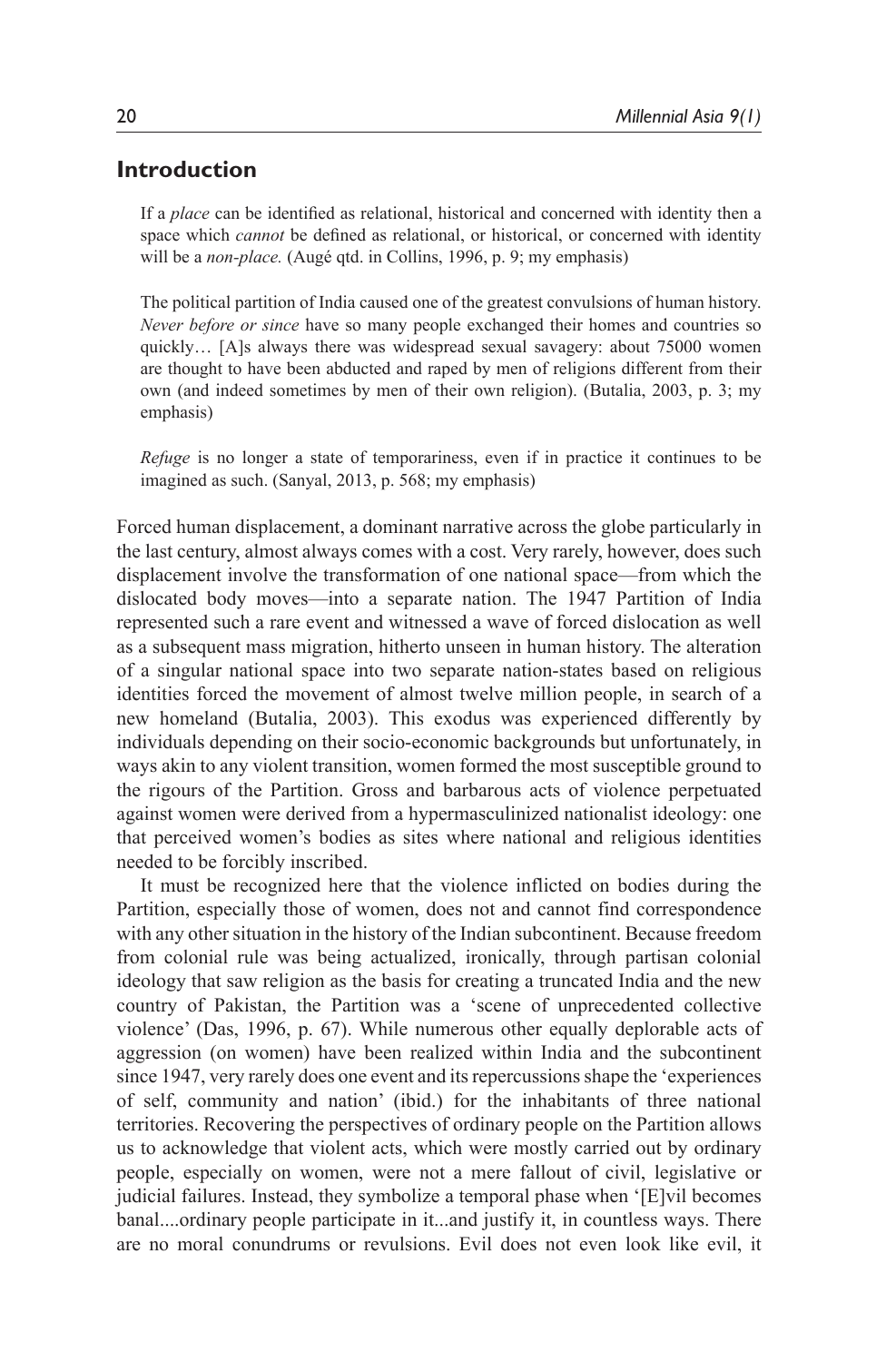becomes faceless' (Mannathukkaren, 2014, para 2, http://www.thehindu.com/ features/magazine/the-banality-of-evil/article5818580.ece). Not surprisingly, histories of the British Partition of India have frequently privileged only the political circumstances predicating the division of the Indian subcontinent and neglected these traumatic human micro-histories, which dominated and continue to impinge on postcolonial subjectivities. Having commemorated seven decades of independence from colonial rule, I believe, provides us with an opportune moment to recover and solidify the importance of these marginalised perspectives.

Mushirul Hasan traces in his seminal essay 'Partition Narratives' that the tendency within practitioners from different schools of Partition Studies has been either to disavow grand narratives or dismiss individual (marginalized) histories as oversimplifications of a momentous event. Not surprisingly, there has been limited conversation between the fields of Diaspora Studies, a relatively recent discipline, and Partition studies due to the apparent difference in disciplinary emphasis and scope of analysis. Hasan argues that the solution to such discord lies 'not in the reversal of existing historical trends or in the tendency to ignore or rubbish other people's work, but in a judicious mixing of the multiple levels at which partition studies can be best studied analyzed and integrated' (2002, p. 33). My intervention—grounded in individual subjectivities—performs a historical analysis of an important material aspect of the Partition and the post-Partition phase by examining the experience of traumatized Partition refugee women who were rehabilitated in 'temporary' refugee camps. While diasporic studies in recent years have become a locus for 'examining transnational practices … and political and cultural flows' (Bose, 2006, p. 57), the focus has rarely been on subaltern subjectivities that do not have steady definitions of a home/homeland. By emphasizing the materiality of gender within the Partition experience and interrogating representative socio-cultural artefacts that emerge from it, this article foregrounds the key relation between 'refugee diasporas' (Bose, 2006, p. 58) and the politics of identity formation in South Asia. I address a key issue raised in this special issue of *Millennial Asia* and indeed in Diasporic studies: how does the involuntary movement of women alter both the subjectivities of the gendered migrant as well as the spaces to which they migrate?

Following the introduction, the first section of the article explicates how the Partition as an event of 'supermodernity' (Augé, 2006) created the template for the rise/development of *non-places*. The second section, through a literary analysis of selected Partition fiction, emphasizes how and why refugee camps became sites for the resubjectification<sup>1</sup> of the traumatized female Partition refugee. The third section, using a case-centred approach analyses testimonies from female inhabitants of certain *permanent* Partition refugee camps in Nadia, West Bengal—Cooper's Camp, Dhubulia Camp and Chamta Camp—which have been populated for the last 70 years: albeit with a spectral presence within local and national imaginaries. In this last section I underline, how the transformation of these refugee rehabilitation camps—from transitory *non-places* into referential spatial locations or *places* was facilitated through the quotidian performances of the female Partition refugees at these camps. My claims here also extend the recent turn in scholarship that refuses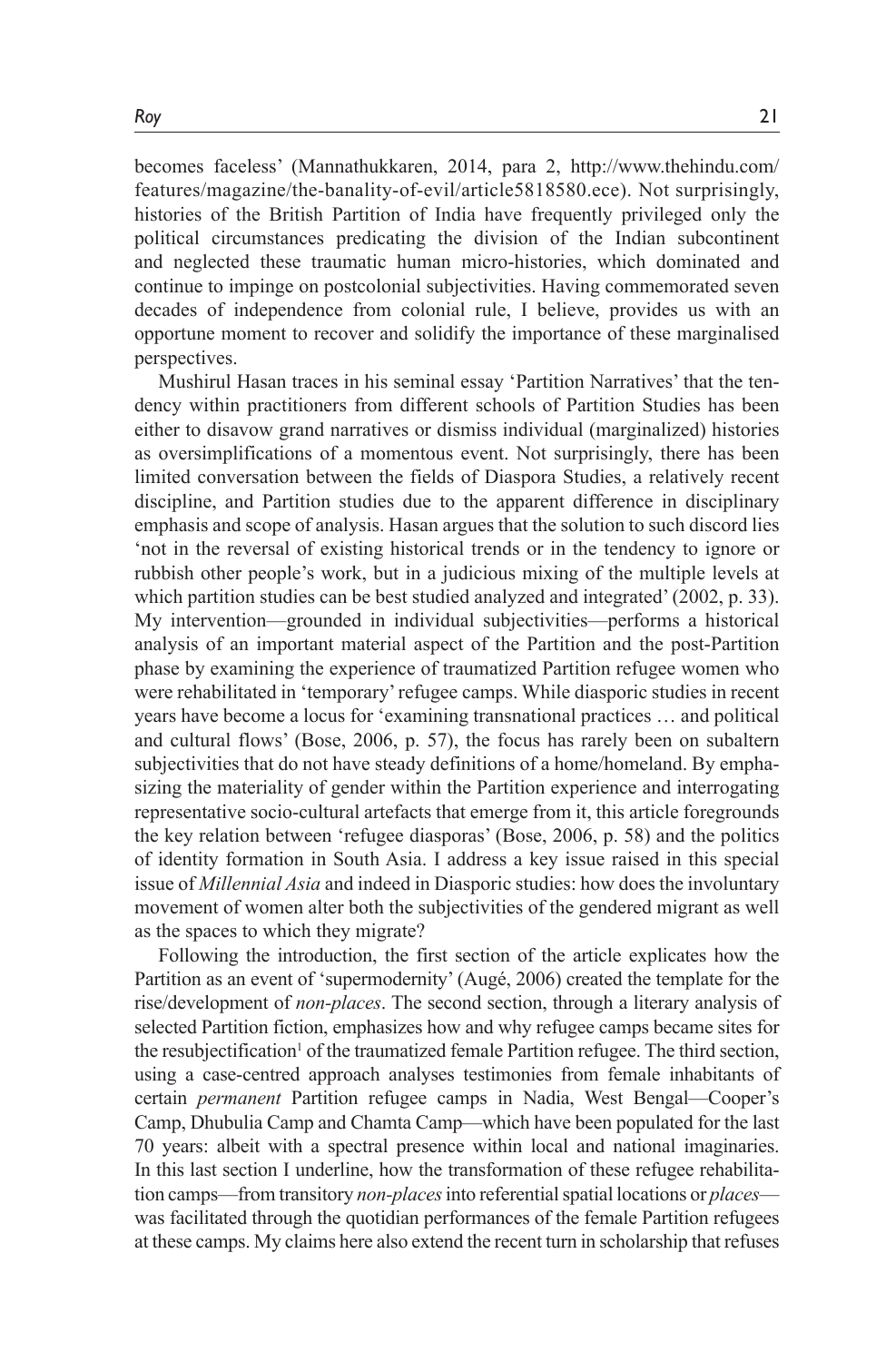to concur with the Agambenian formulations about refugee camps: as only biopolitical spaces where all forms of agency are divested from subaltern subjectivities (Owens, 2009; Sanyal, 2013). Instead through recovering the importance of everyday spatialities within such camps and their role in articulating a new politics of resistance, I stress that these material and gendered spaces cannot be understood through reductive binary models of power and subjectivity. This article utilizes a multi-pronged, mixed methods approach to the Partition that is essential towards analysing the effects of what Vazira Zamindar's terms 'The Long Partition', which 'moves us away from the from the "high politics" of 1947 ... to look at the experiences of refugees and the response of the state' (Gould, 2010, para 2). Zamindar does not see the event(s) of 1947 as a concluding chapter (as seen in most prevailing Partition scholarship) of British colonialism or the Indian freedom movement, but rather a beginning point for discussing subcontinental identity politics, issues of forced displacement and the relationship between subaltern subjectivities and the nation-states of India, Pakistan and Bangladesh. Indeed, multiple camp sites in Nadia, West Bengal, India that have been harbouring refugees for the last 70 years but still refuse to provide Indian citizenship to its residents (Ghosal, 2014) become emblematic of what Zamindar conceptualizes as the 'Long Partition' experience.

Dominant historical (often colonial) meta-narratives have suggested that achieving the independent dominions of India and Pakistan became a 'matter of life and death for all citizens in pre-1947 India' (Hasan, 2002, p. 24). However, such statements neglect that this fact was much more relevant for the upper echelons of leadership in the Muslim League and the Congress and true to a lesser extent for the common citizens, leading quotidian existences. The Partition, as has been argued by multiple new historical treatises, provided a site for the extension of elite communalism into popular communalism. This meant that there was a concerted effort on part of colonial authorities as well as many native leaders to radically influence ordinary citizens, in favour of the two-nation theory, which allowed the notion of a divided India to be both legitimized and materialized. While it is widely agreed that the experience of the Partition was different in northwest India as compared to the eastern part there is an attempt amongst both historians and cultural critics to essentialize the experience of certain refugee diasporas, as representative of the Partition experience. The prodigious historical and cultural output—that has often been more didactic than empathetic or analytical—from these two regions has surely contributed to this phenomenon. Such artefacts make it easy to forget that even amongst these purportedly binary experiences of the Partition—from the east or the northwest—it is impossible to identify a single thread or unified model that may crystallize the refugee diasporic experience. This article, therefore, begins by acknowledging the problems in defining the term *refugee* and *refugee diasporas*, especially in context of the Partition. The 1951 UN Convention<sup>2</sup> espouses that

a refugee is a person who owing to a well-founded fear of being persecuted for reasons of race, religion, nationality, membership of a particular social group or political opinion, is outside the country of his nationality and is unable or, owing to such fear, is unwilling to avail himself of the protection of that country. (qtd. in Dey & Roy Choudhury, 2009, p. 3)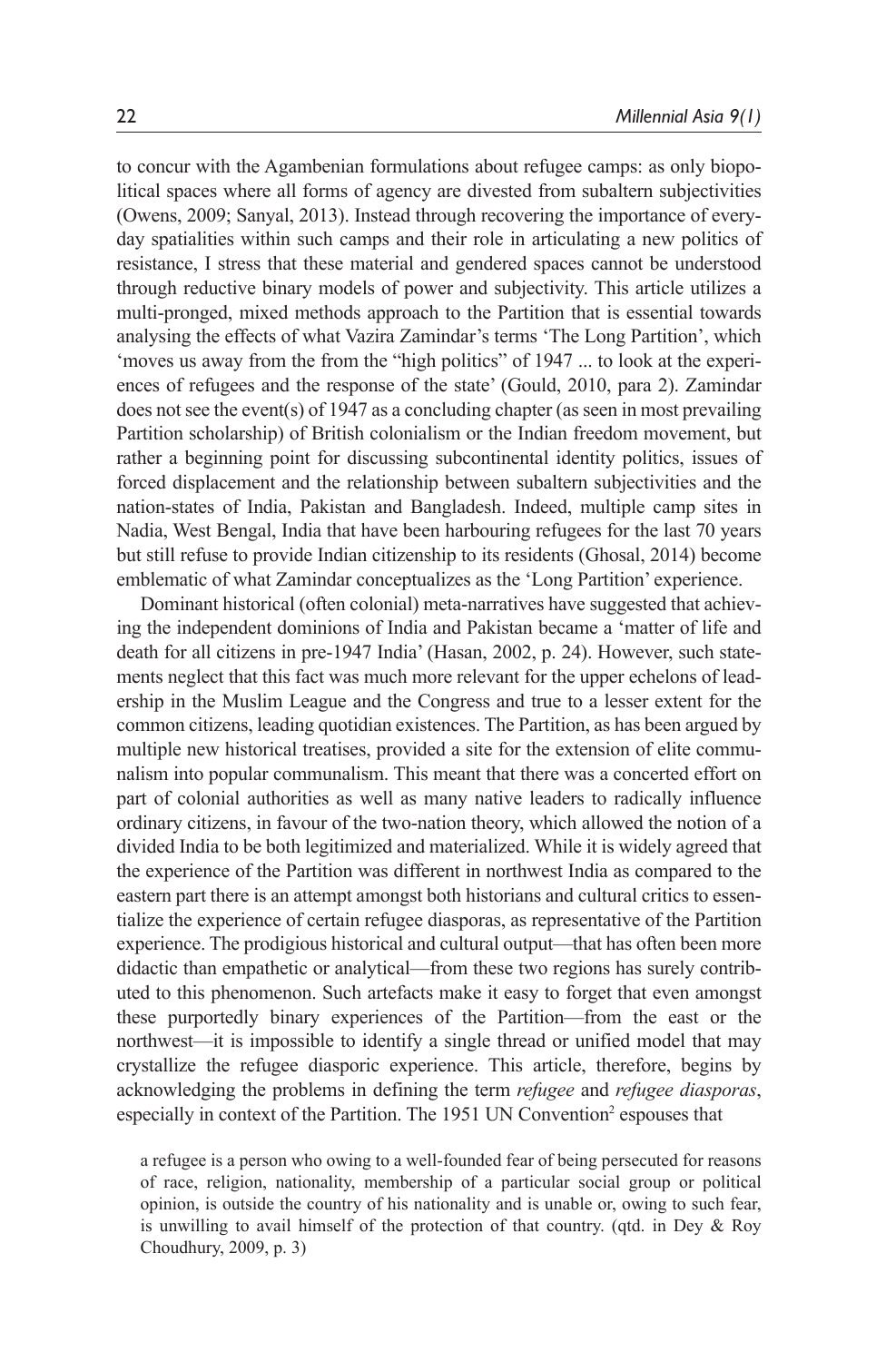However, as cultural geographer Pablo Bose notes, it is not easy or often possible to delineate and stick to specific categorizations when it comes to population movement and human dislocation. Bose argues:

But there are many problems with such a rigid reading [by the 1951 UN Convention] of population movement, even of a forced nature. It is relatively straightforward to identify certain instances of forced migration—being kidnapped and sold into slavery, fleeing homes and livelihoods in the face of a violent and oppressive state or army or mob, for example. But there are many other and more subtle forms of pressure that have compelled population movements throughout history. The *threat*—rather than the actual experience—of violence has been a powerful motivator for flight ... Similarly important for some groups has been a potential loss of social standing and power rather than an overt threat of violence, as in the case of some East Bengali refugees [during the Partition]... Refugee diasporas may indeed be a group of people forced by conflict or persecution to flee lands and homes to which they have long-standing political, economic, and cultural ties—but it is more often *homes* that are left behind, rather than *nations*. As a community in exile, 'refugee diasporas' are often defined by their nationality—Somalis, Afghans, Iranians—yet are their connections to 'home' predicated on the nation? Certainly within the larger diasporic population, the link is not so clear. (2006, pp. 59–60; author's emphases)

Since 'refugee diasporas' (Bose, 2006) that emerged from the 1947 Partition were extremely divided in their specific motivation for moving beyond their lived spaces, this article does not subscribe to the 1951 UN Convention's definition of refugees. Instead, it operationalizes the term refugee as anyone who was forced to move beyond their *lived spaces*—due to the physical and psychological rigors of the 1947 Partition—within and between a truncated India, East Pakistan and West Pakistan. Considering that the Partition created multiple refugee diasporas, I also emphasize how it is surprising that refugee rehabilitation camp sites—where these dislocated subjectivities were often forced into—have found scant mention within critical scholarship.

# **Creating Conditions for Non-places: The Supermodernity of the Partition**

The assertions about non-places in this paper focus on Marc Augé's assertion that 'place/non-place pairing is an instrument for measuring the degree of sociality and symbolization of a given space' (Augé, 2008, p. viii). Augé's statement underscores that any place has the potential to be transformed into a non-place and vice versa, since 'place and non-place are like opposed polarities: the first is never completely erased, the second never totally completed' (Augé qtd. in Collins, 1996, p. 11). Augé postulates that non-places arise from the processes of *supermodernity* that produce an excess of 'time, space and individualization' (Augé, 2008, p. 8), a phenomenon which was succinctly illustrated in the events that unfolded during the Partition. Augé argues that an 'excess of space' (ibid.) does not merely imply a geographical expansion of space. Rather it underscores a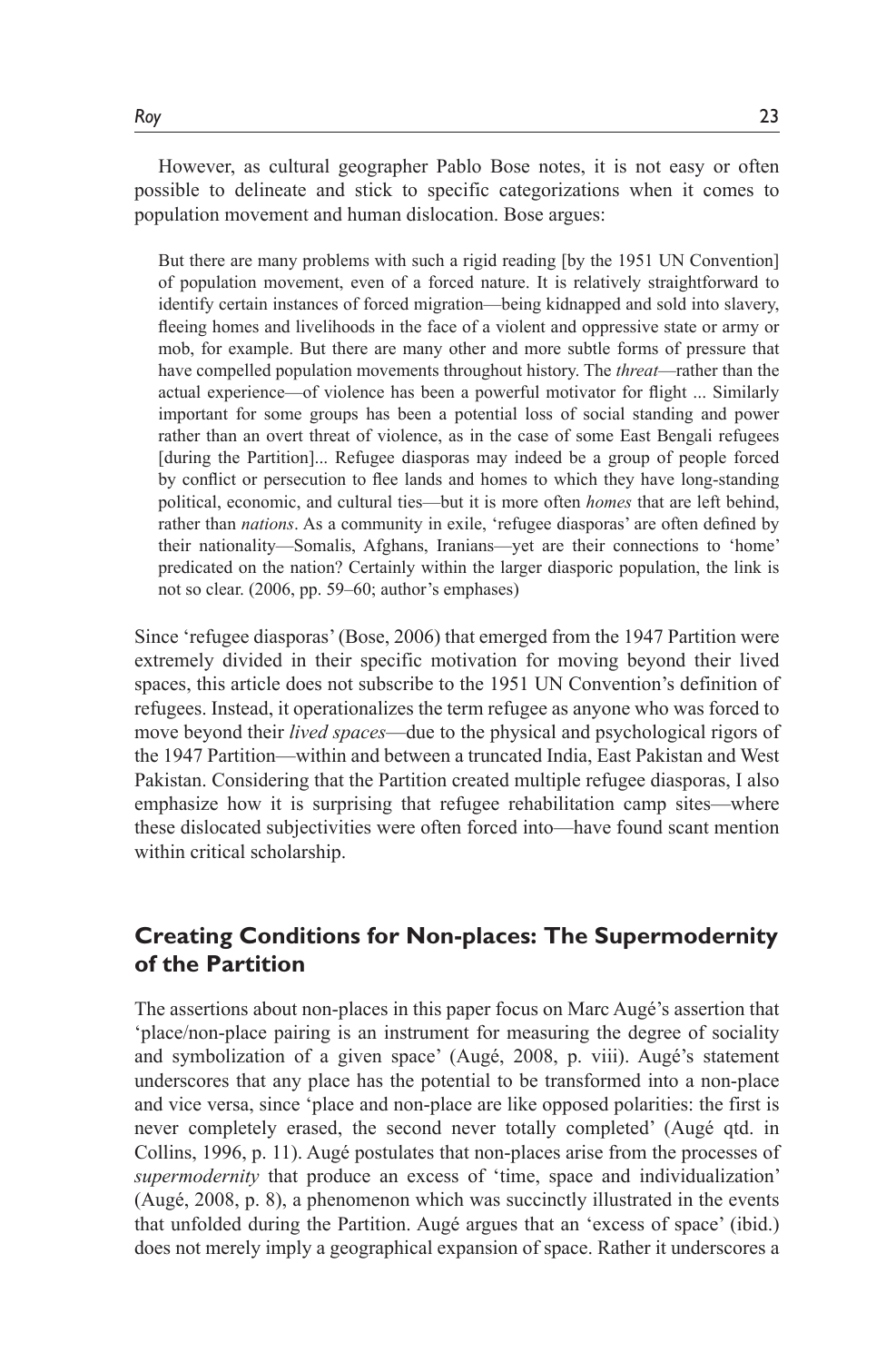situation where the ideology governing a singular lived space is deconstructed to produce multiple spaces with distinct ideologies, which consequently provide the inhabitants with a simulation of excess space. The truncation of India into two separate states produced for the inhabitants a *psychological* excess of space as they were unable to reconcile themselves with the new and unfamiliar national ideologies, which were reconfiguring familiar physical spaces: consequently leading to their dislocation from such referential places.

Critically along with the excess of spatiality the Partition also underscored an excess of time, especially in case of the gendered victims of violence, for whom the traumatic memories underscored a radical alteration in the qualitative aspect  $(kairos)<sup>3</sup>$  of their temporal existence. For these individuals even though the phase of Partition violence was defined by a finite measure of quantitative time (chronos), the resultant trauma extended far beyond the Partition to envelop all aspects of their qualitative existence (kairos). Female victims who faced unmentionable cruelties on their physical and psychological selves (and had been in most cases dislodged from their erstwhile familiar spaces) were largely unable to reclaim their pre-Partition identities due to the excess of the violent Partition time, which spilled over and encompassed the remainder of their existence.<sup>4</sup>Augé argues that the third parameter of supermodernity, an 'excess of individualization' which is 'linked to the first two concepts' (excess of time and space) creates a reaction that 'produces a feeling of discomfort, of crisis, which is linked to the consciousness that each one of us can see everything and do nothing' (Augé, 2008, p. 9). The Partition epitomized a situation where the individual consciousness was rendered helpless: an impotent observer as the violence and debauchery of the Partition raged on. In the following sub-section I emphasize that although the conditions for the creation of non-places had been established by the events of the Partition, the specific manifestation of non-places was materialized in the form of rehabilitation camps and was a concerted measure undertaken by both India and Pakistan to consolidate their sovereign status as independent nation-states.

## **Asserting Sovereignty: Non-places and the Creation of Nation-states**

Nation States are not only, as we customarily hear today, imagined communities: they are also, and no less fundamentally, *manageable communities.* (Brennan, 1997, pp. 46–47; my emphasis)

The circumstances immediately following the Partition necessitated that both the newly created states of India and Pakistan forge an independent national identity, which implied the creation and maintenance of territorial integrity. It is rather important to note that complications regarding the sovereignty of both states arose from many colonial failures. Primary amongst these was the inability of the Boundary Commission (under the supervision of Sir Cyril Radcliffe) to demarcate clear cogent boundaries before the deadline, when the two countries would come into existence (Chester, 2002, sec 1). Surprisingly, even though the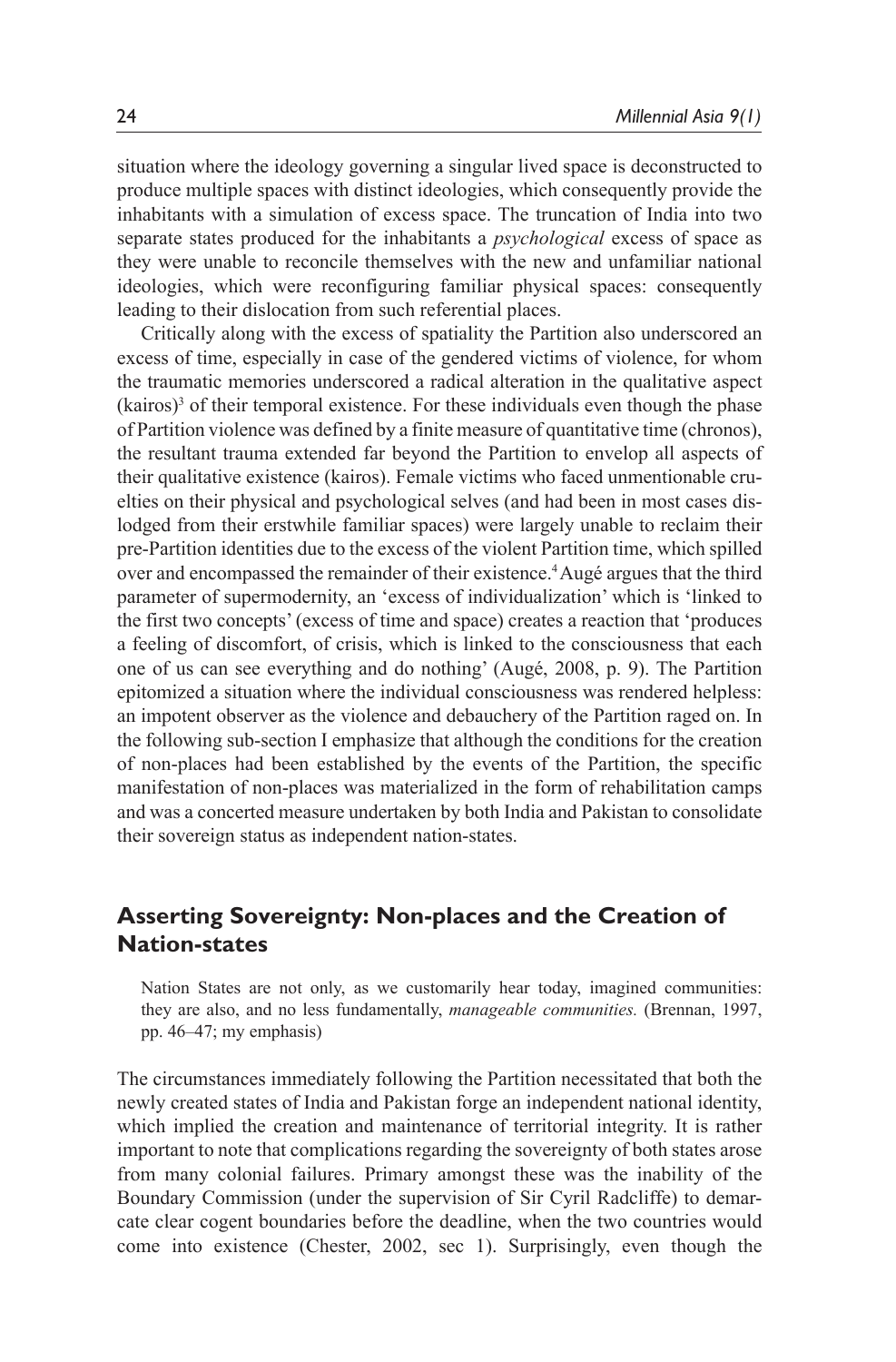sovereign nation of Pakistan was formed on 14 August 1947 while India was constituted a day later on 15 August, the actual delineation of the Radcliffe Line (the border between India and Pakistan) came into force only on 17 August 1947. The mass migration which had begun much before 15 August gained considerable momentum following the enforcement of national boundaries and carried with it the serious potential of disrupting the purported ideal of religious homogeneity that had led to the creation of the separate states of India and Pakistan (Menon & Bhasin, 1998, p. 33). Paradoxically, the fallacy implicit in the Hindustan–Pakistan plan of 1947<sup>5</sup>—promoting nationhood based on religious orientation—was that in both countries, there were hardly any area that could be specifically categorized as either Hindu or Muslim majority. Menon and Bhasin note that

religious minorities were scattered all over the country, there were towns and villages even in Muslim-majority provinces that had a very large number of Hindus and Sikhs … So although people had begun moving out of villages as early as 1947, much before the announcement of the plan, the Partition Council nevertheless passed a resolution on August 2, 1947 to arrest further exodus and encourage the return of people to their homes. (Menon & Bhasin, 1998, p. 34)

However, by the time such a resolution had been passed, the frenzied violence unleashed by each community against the other had reached uncontrollable levels and 'the migrations took on an urgent and treacherous character: convoys were ambushed, families separated, children orphaned, women kidnapped and whole trainloads massacred' (Menon & Bhasin, 1998, p. 35). Rehabilitation camps therefore arose in both countries as necessary interim structures that would provide shelter and support to migrants and refugees who had either been forcibly evicted from their dwelling spaces or had voluntarily chosen to do so.

Contextually, Davidson notes that since 'the very practical notion of management is intrinsic to the existence of the nation state'  $(2003, p. 4)$ , the rehabilitation camps established in both countries were sought to be increasingly regulated by national authorities. Treaties such as the Recovery and Restorations Act of 1949<sup>6</sup> were decreed amongst India and Pakistan, which clearly postulated that displaced women and children belonging only to specific territories and of certain religious affiliation would be recovered in the rehabilitation camps of India while the others would be recovered in Pakistani rehabilitation camps.<sup>7</sup> This method of interdiction<sup>8</sup> meant that the countries involved, embarked on the process of recovery based not on the need of the migrants but either on religious identifications or pre-partition spatial positionalities.<sup>9</sup> This venture, however, was problematized by the large-scale presence of individuals, mostly women, who had been abducted from their home territory, abused, raped and, in a large number of cases, forcibly converted to the religion of their abductor.

During the post-Partition phase when religious identity was being considered synonymous with national identity, these forcibly converted women were considered as having ambiguous nationalities by the respective state authorities, which impeded attempts at recovery and rehabilitation. Such a stance undertaken by the national authorities in both countries also implied that the children who had been born to these women (mostly out of forced alliances) were not allowed to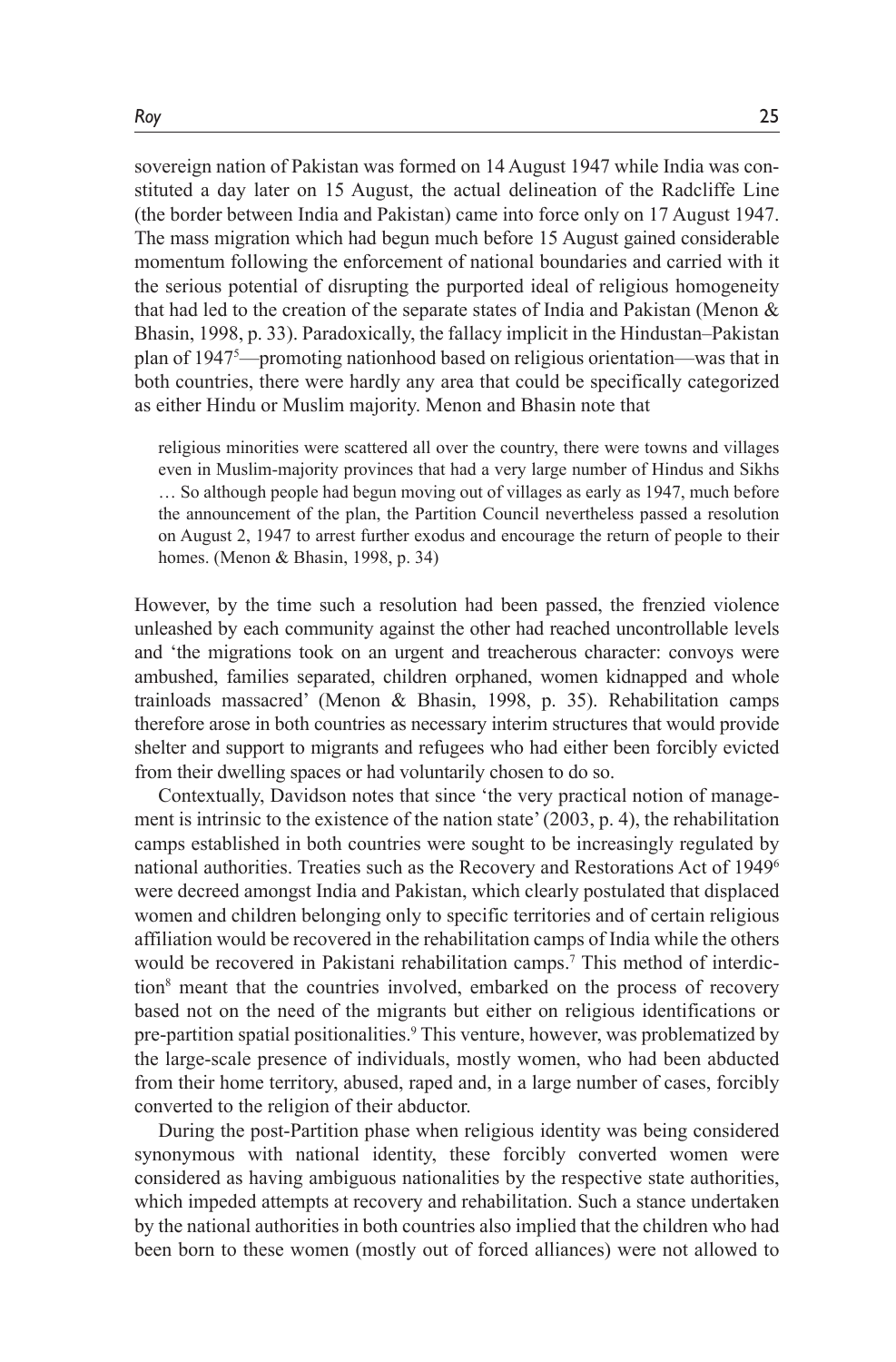accompany their mother, as they belonged to a different nationality.<sup>10</sup> Consequently, since neither country could actually enforce strict rules regarding the recovery process, rehabilitation camps were increasingly structured as territorially excised areas so as 'to create migration zones where the rights of asylum seekers are lessened or eliminated' (Davidson, 2003, p. 5). Internal excision of domestic spaces through the mode of rehabilitation camps meant that in both India and Pakistan, 'particular parts of its sovereign territory' would become 'ostensibly international' while in reality 'these measures (were) taken in an attempt to create a *nebulous legal zone* in which the state in question *can avoid the responsibilities*  … the moment a refugee claimant enters (its) national space' (Davidson, 2003, p. 6; my emphases). Davidson posits that this very process of creating spaces where the state remains 'non-relational' translates into 'the *nonrelational aspect* of the equation having its ultimate expression in the *non-place*' (ibid.; my emphases).

It is imperative to underscore here that a sense of non-place arises for an individual only when they have a referential space—or a *place*—to compare with this non-relational space. This implies that an entity who is bereft of a referent point (a house/home) would fail to perceive a non-place as a transitory space, but rather locate it as a stable spatial location from where they could create a new sense of self and identity. Therefore many of the rehabilitation camps that emerged from the Partition, as temporary and transitory non-places for recuperating female refugees and aiding their assimilation into mainstream life, were often transformed into long-term settlements and effectively changed the character of such spaces. Circumstances which problematized the process of integrating traumatized women into mainstream life, is poignantly narrated in this interview of a female Partition refugee by Urvashi Butalia:

I have got nobody. There was perhaps more truth in this phrase than many women realized: for several of those who did allow themselves to be rescued or who were forcibly recovered, there was another trauma to face. Their families, who had earlier filed reports and urged the government to recover their women, were no longer willing to take them back. (Butalia, 2003, p. 126)

While the vocabulary of modernity is anti-home, since it celebrates mobility, movement, migration and boundary crossing what is often elided from such a discourse is that the celebration of 'anti-home' can take place only when the 'home' can be located as a stable referent. The supermodernity of the Partition which destabilized all such steady notions of home for the refugee diasporas meant that regaining subjectivity—especially for the female refugee figure could only be accomplished through a reconstruction of their new temporary residential spaces into referential 'home-like' places. The lack of residential options for the female refugee meant that the transitory space of the refugee rehabilitation camp would perforce become this stable referent and a site for resubjectification. The analysis of representative Partition fiction in the following section —that emerged from and are steeped in real life circumstances—highlights the diverse manifestations of the plight of female refugees, which led them to this crisis.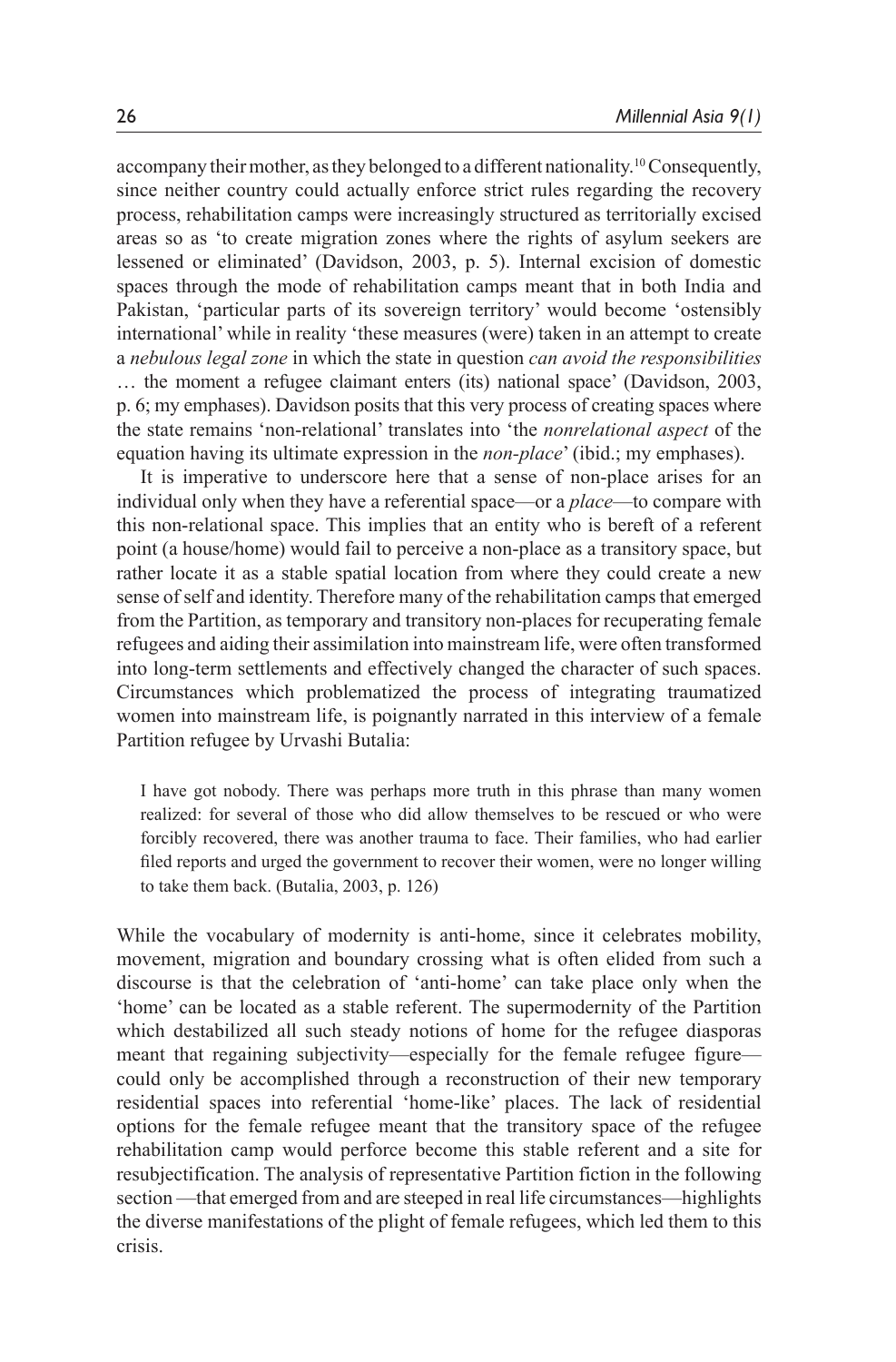# **Heading Home: Locating the Female Refugee and Rehabilitation Camps in Partition Fiction**

Fiction goes beneath the skin and engages our emotions. Fiction can dramatize jealousy, hate, greed, revenge, and show how these passions are worked out. And show also the havoc wrought on the lives of those who get swept up in the maelstrom engendered by politics. (Sidhwa et al., 2000, p. 235)

Using narrative analysis of Partition fiction as a mode of making assertions about the choices and the embodied subjectivity of Partition refugee women may appear counter-intuitive. Such scepticism, if any, has some very precise rejoinders. Firstly, Partition fiction is based on and within the ambit of real-life violence, and trauma during the division of the subcontinent. Therefore the causal factor or its veracity, which forced traumatized Partition refugee women to consider refugee camps as a space for resubjectification, is neither in doubt nor in question. Secondly, even though artistic creations are often understood to be exaggerations/ over-dramatized versions of events due to their being within the domain of artistic licence, the Partition represents an event where 'the normality of language had been destroyed' (Das, 1996, p. 76). In such cases, '[s]ome realities need to be fictionalized before they can be apprehended' (Das, 1996, p. 69) and creative fiction therefore becomes a *bona fide* source of securing valid information and perspectives. Indeed, the Partition produced a situation where the articulation of trauma was impossible to put into language for the gendered survivor. Therefore, the attempted consolidation of such inarticulable trauma and the recovery of such narratives involve paying heed to political, social, economic as well as literary narratives—all of which represent different facets of an event and are beyond the scholarly or artistic scope of one specific discipline. Drawing on an understanding of Partition fiction, as socio-cultural artefacts that lend both political and epistemological valence to complex, multifaceted and often ambiguous events (Ewick & Silbey, 1995), I will focus here on two fictional artefacts: Krishna Sobti's *Where is my Mother?* and Qudratullah Shahab's *Ya Khuda* (O God)*.* While I am fully cognizant that any selection of Partition fiction runs the possibility of reducing the Partition experience, the narrative analysis offered here actively contests such simplifications. Instead, by locating these two stories as parts of an assemblage that distil '[t]he pervasiveness of the Partition's afterlife and continuing manifestations of historical trauma in the present' (Saint qtd. in Gairola, Iyer, & Singh, 2016, p. 75), I continue the critical engagement espoused in Zamindar's paradigm of the 'the Long Partition'. Although refugee camps feature prominently or spectrally in almost all of Partition fiction, these two narratives have been chosen for their distinctive handling of the relationship between the female Partition refugee and the spaces of transitory rehabilitation camps.

Amongst these two stories Krishna Sobti's *Where is my Mother?* has, arguably, been the more opined upon. In this story a soldier from the Baluch Regiment, Yunus Khan, while travelling to Lahore chances upon a small girl child 'lying unconscious, covered by a blood soaked scarf' on the road (Sobti, 1995, p. 336).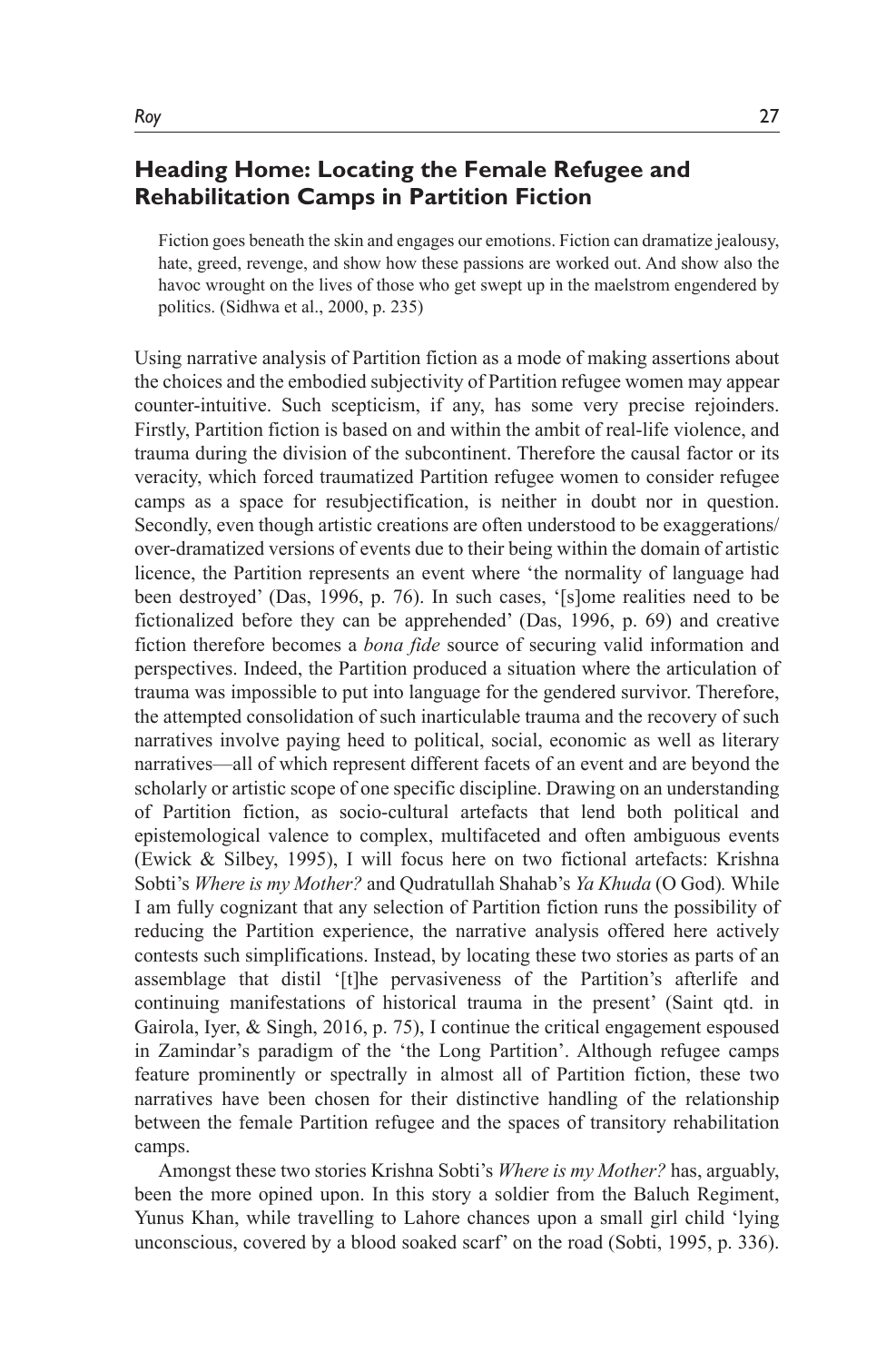In this narrative, Yunus Khan represents the worst face of communal violence: he has deliberately participated in the carnage of Partition violence by mindlessly looting plundering and killing men, women, and children, which he saw as necessary '[f]or Pakistan [and] for the brotherhood of Islam' (ibid.). However, 'the sight of the unconscious and helpless young girl leads to a sudden (and inexplicable) change of heart. The Baluchi soldier decides to 'save this child' even though he had 'massacred hundreds of them' (ibid.) and takes her to the Mayo Medical Institute, a military institution. This is again a carefully thought-out choice since admitting her to Sir Ganga Ram Hospital, a Hindu hospital, would 'be like restoring her back to her own people' (Sobti, 1995, p. 337). As the girl gains consciousness the sight of the 'huge Baluchi' incites even more fear and anxiety in her and she starts shouting '[…] run run, for your life' (ibid.). Even though Yunus Khan implores with the doctor to 'do something to cure the child' it is of little use as the doctor opines, '[t]here's not much you can do. She is scared of you because she is a *kafir*.'<sup>11</sup> Yunus, however, refuses to lose hope and tends to the young girl with utmost care and diligence. After a few days when she is almost fully recovered, Yunus Khan tries to 'coax her' again by telling her, 'You are now all right. We shall go home now', while the girl views him with 'big black eyes [that have] terror and suspicion in them' (Sobti, 1995, p. 338). In response, the girl becomes violent again and screams '[…] I have no home. I won't go with you you'll kill me…I don't want to go home…Take me to refugee camp. I want to go the camp' (Sobti, 1995, p. 338). Even as Yunus tries all forms and modes of persuasion to convince her that he is not a threat (anymore), the girl keeps repeating 'Take me to the refugee camp. I only want to go to the refugee camp' and the narrative reaches an abrupt conclusion with the girl's question 'Where is my mother?' (ibid.).

Although, Sobti's polarizing story has been extensively critiqued for playing 'upon the popular Hindu fear of the Pathan … as a mindless killer' (Bhalla, 1994, p. xvii) I would like draw attention to the subjectivity of the traumatized female survivor in Sobti's story, which has rarely found mention within canonical scholarship. The young girl's implorations to be returned to the refugee camp in fear of being violated (again) by a religiose male oppressor is a telling reminder of a period when violence had become so normalized that even the most basic act of helping a wounded child is considered an anomaly. In a societal situation where the body of a woman/a girl was merely the site for reinforcing masculine nationalist and religious ideologies, Yunus Khan's act of altruism cannot be perceived as such, especially by the traumatized survivor. Through the dialogue between Yunus and the traumatized girl, it is clearly established that the spatiotemporal location of the survivor does not allow her to trust any man, let alone a man from another religion. While seeking refuge with Yunus would be a rational choice for anyone else (a trend noted later in this article), as opposed to going back to a temporary refugee camp, the young girl begs to be returned to that transitory space. In understanding her motivation it is worth reflecting upon Veena Das' assertion that Partition violence not only caused physical harm but resulted in a psychic division for the survivor between the 'self and the world … that made the *self radically fugitive* and the world radically fragmented' (Das, 1991, p. 65;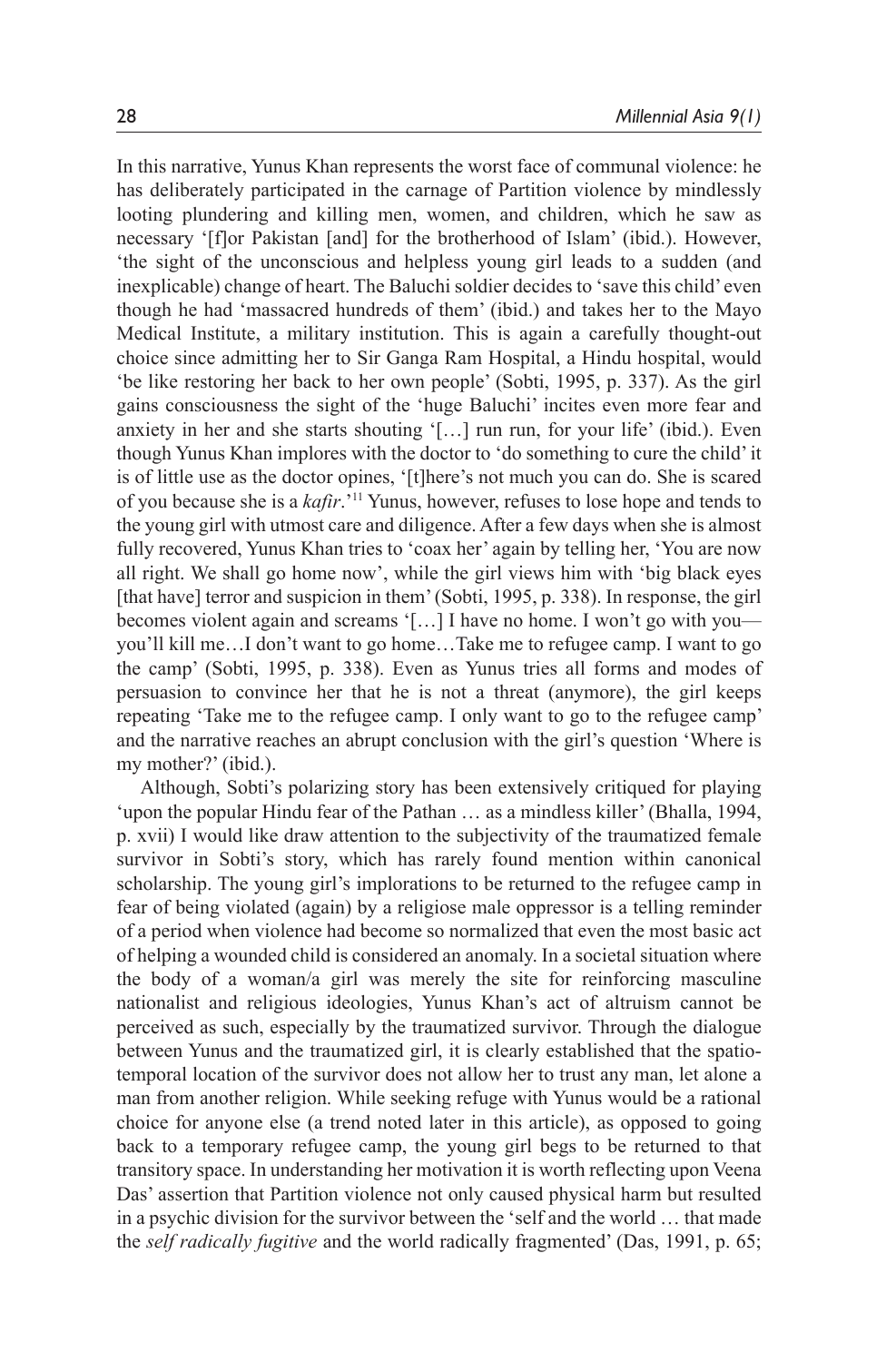my emphasis). The violence of the Partition effected a form of double appropriation by claiming 'a territory as nation and appropriating the body of women as territory' (Das, 1996, p. 83) and there was little choice for the female survivor other than to seek a refuge in a space that the nation-states (and masculine nationalism) had refused to take any responsibility for: namely the refugee camp. It is crucial to note here that the process of resubjectification for the female Partition refugee survivor would require a site that was bereft of institutionalized politics. Refugee camps and their inhabitants by virtue of having been disavowed by authorities became the opposite of 'relational, historic and concerned with identity' and were the only sites where machinations of institutionalized masculine nationalism could be avoided.

Qudratullah Shahab's *Ya Khuda* (Oh God!) is a more nuanced presentation of this situation where the protagonist Dilshad, is an Indian Muslim girl who is abducted and raped repeatedly by the Sikh men in her village. When she becomes pregnant and gives birth to a girl child, her abductors refrain from taking her responsibility and put her up to be 'recovered'. She is consequently transferred to a Pakistani rehabilitation camp where Indian Muslims are being sheltered. Even though the physical space of the camp provides the refugees with neither material nor mental comfort, the refugees slowly but surely start rebuilding their lives within the precincts of the camp. Since the situation beyond the camp appears and is indeed more gruesome, Dilshad starts likening the camp to *Ka'aba*; the holiest site for Islamic worship and refuge. The camp is regularly visited by 'male benefactors', who try to lure away many of the female inhabitants with promises of a better life beyond the camp. Dilshad falls prey to one such wealthy benefactor, Mustafa Khan Simabi, who had 'bestowed many favours on Dilshad… [including] a red sweater for her daughter' (Shahab, 1995, p. 291) and accepts his proposal to leave the camp and move to his mansion. However, once she reaches the mansion, she realizes that this is indeed a Faustian bargain as Khan Sahib, a devout Muslim, is no different than the Sikh violators from her village. Qudratullah Shahab notes that after a few days, '[when] Khan Simabi had gone through the various stages of his *pilgrimage* [exploiting Dilshad], Dilshad came back to camp' (ibid., p. 292).

The story ends abruptly with the entire space of the camp being transformed into a sort of pseudo-carnival where 'a fair seems to be in progress every day'. Dilshad is a food vendor here along with other refugees who sell:

Cooked food, stitched clothes, second-hand shoes, fresh fruit…a strange assortment of goods and objects, keeps these homeless people propped up. A curious sense of satisfaction pervades the air, and life here has a certain perpetuity and endlessness about it. (Cowasjee & Duggal 2005, p. 303)

Shahab's narrative highlights that even though these unfortunate refugees were not provided with any form of agency in the rehabilitation camp, they started transforming the character of the camp from a passive temporary non-place to an active space that provided them with employment and livelihood. The refugee women in these camps, who were neither accepted by their families nor wanted to go back to their abductor's houses, were now positioned as social outcasts.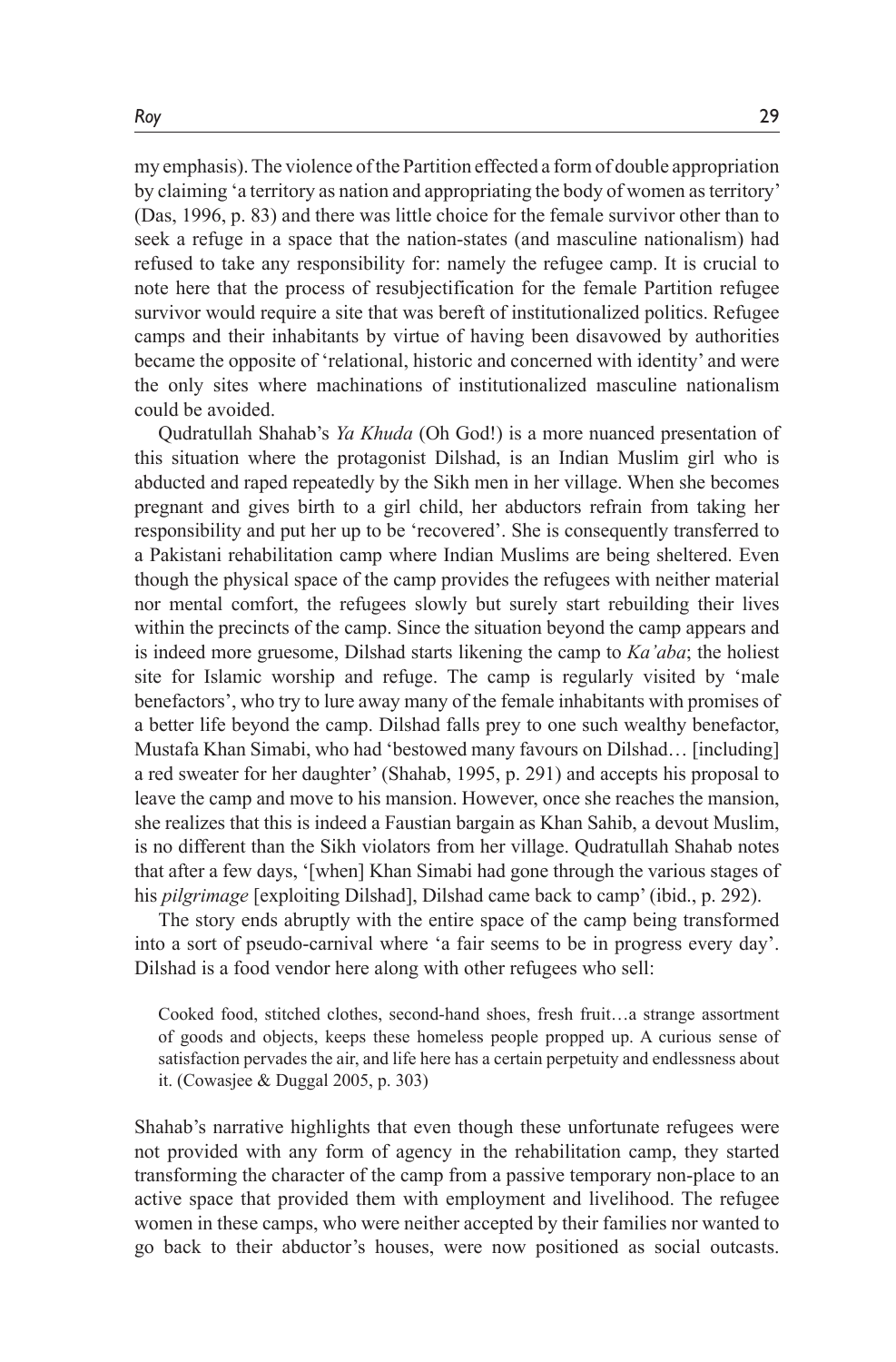Paradoxically this also meant that they were now free from many of the traditional societal constraints, which had limited women's movement in the pre-Partition period. The desire of these women to eke out an independent existence forced the newly created nations to alter the attributes of these camps. From merely temporary settlements these camps became permanent rehabilitation programmes, which sought to establish the victims into mainstream life through economic and social independence. Menon and Bhasin note that

In September 1947 the government appointed a small advisory committee of women social workers attached to the *Ministry of Rehabilitation* to direct the programmethis was the Women's section … The functions of the state women's sections were: to formulate schemes for the rehabilitation of women and children; establish homes for them … give financial or other aid to women … assist in finding employment … In a sense, the Women's Section of 1947 can be seen as a forerunner of the many government agencies that now exist for the welfare of women and children. (1998, pp. 151–152)

The implementation of developmental schemes such as Women's Section project implied that the female refugees acquired a sense of economic and social security and increasingly came to recognize rehabilitation camps as developmental spaces, which could provide them with a stable future. Since 'our sense of space arises in the intersection of … specifically developmental movement and social place' (Morris, 2004, p. ix) such recognition altered the non-place nature of these camps from spaces 'where human beings don't recognize themselves … or cease to recognize themselves…or have yet not recognized themselves' (Augé, 2006, p. 11) to locations that provided them with a sense of belonging, 'where relationships are self-evident … where each person knows where they and others belong' (ibid.). While the fictional pieces analysed here are creative representations of a social reality—the determination of women refugees to recreate their identities through their intimate everyday acts within camp spaces—the following section looks at real situations from camps in Nadia, West Bengal where such gendered negotiations have been continually happening for the last seven decades.

# **Finding Home: Reclaiming Subjectivity in Refugee Camps**

In the run-up to the 2014 general elections in India—as Indian citizen voters aligned themselves with either the pro-refugee or anti-refugee rhetoric being spewed by the major national political parties—the residents of Cooper's camp notified area in Nadia, West Bengal raised a few simple questions: 'Who is an infiltrator and who is a refugee?' and 'What difference does this in nomenclature make to "refugees" who have been inhabiting a "temporary" transit camp for the last 70 years?' (Ghosal, 2014). The story of Cooper's camp in Nadia, West Bengal along with other camps like Dhubulia and Chamta epitomize the imprint of the 1947 Partition on the Indian subcontinent, even after 70 years of the Partition. Following the official division of the Indian dominion into the truncated nation of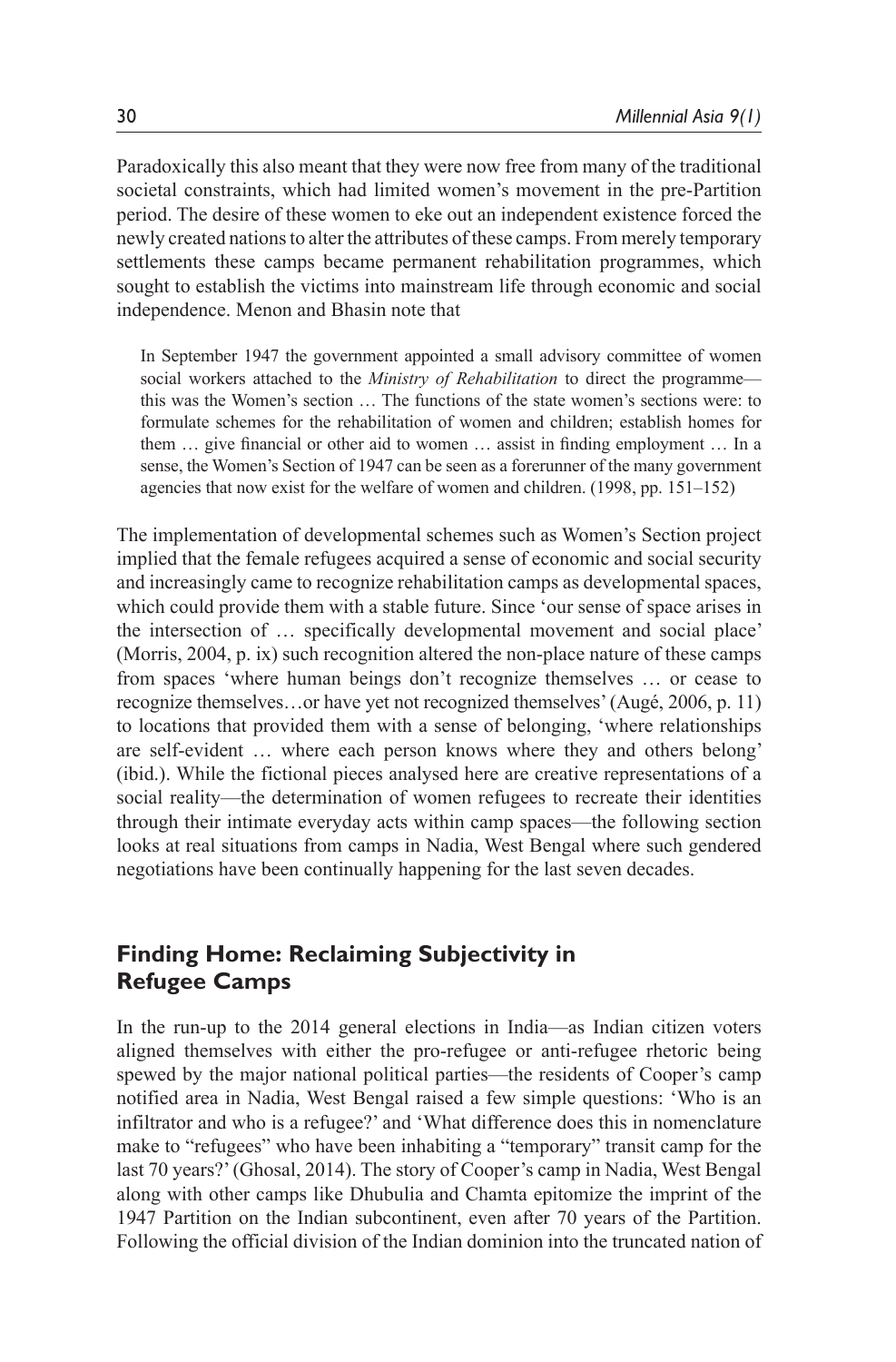India and Pakistan (East and West) a large number of 'transit' camps were set up across the nation, with the maximum number sprouting up in the border areas of Bengal and Punjab where the refugee situation was of utmost crisis. While the inflow and outflow of refugees in the northwestern sections of India were a more immediate reaction to the 1947 communal frenzy, the movement of refugees between East Pakistan (now Bangladesh) and West Bengal had been a continual process since the Noakhali and Tippera riots during October–November 1946 (Dey & Roy Chaudhary, 2009). In this geographical region, the upper caste Hindu population or *bhodroloks*, with significantly higher social and economic capital, made their exit first from East Pakistan and were in most cases able to find housing in and around Calcutta. This section of the East Pakistan refugee populace, which moved before 15 October 1957<sup>12</sup> was significantly better off than the next group of refugees who moved after the massacres in Khulna and Rajshahi in East Pakistan (Bangladesh) in December 1949. For a significant section of this refugee population who were forced to dislocate in the post-1949 phase and who understandably had very little resources at hand, refugee transit camps were the only available refuge option.

Following the Partition three distinct types of camps were established by the Government of India: women's camps, worksite camps and Permanent Liability (PL) camps. However, there were overlaps as,

The inmates of the women's camps were also P.L. members comprising mostly women and children who had no male member of their family to look after them. Even, no male person was allowed to enter into the camp premises without the permission of the camp authority. (Dey & Roy Chaudhary, 2009, p. 4)

Even though beside the PL camps both the other form of camps were meant to be temporary rehabilitation sites, they turned out in multiple cases (as in the case of Cooper's camp) to be permanent settlements. As Dey and Roy Chaudhary highlight:

[...] as time passed by, many of the inmates of these women's camps have been permanently rehabilitated along with their family members in and around the area and thereby it has now become an area for permanent resettlement. (ibid.)

What is worth emphasizing is the motivation of the individuals who were forced to seek refuge in these 'temporary' rehabilitation camps. It has been globally documented that given the choice between finding refuge in a transitory camp and the possibility of self-settlement through full or partial support, an overwhelming number of refugees choose the self-settlement option (Bose, 2006). This worldwide phenomenon makes it amply clear that the Partition refugees (especially women) had clearly no other option—due to a combination of financial and circumstantial inadequacies—than to become inhabitants of these refugee camps. However, paradoxically their continued inhabitancy in these camps and the change in the very character of these camps from being temporary spaces (nonplaces) to being permanent settlements (places) definitely warrants investigation. Female refugees assimilated in rehabilitation camps found themselves dislocated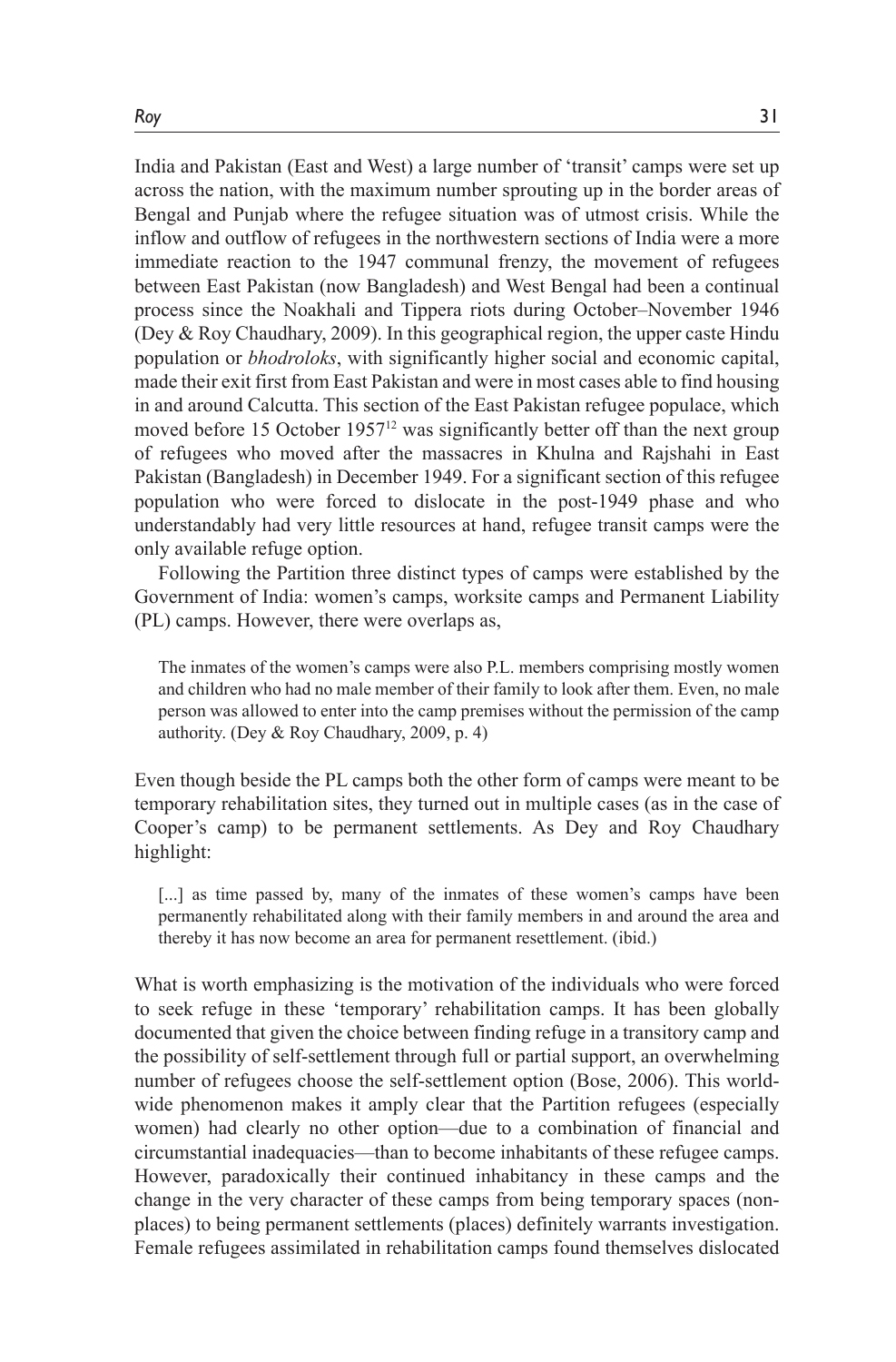from both the psychological and physical spaces that had been their homeland and were now unable to reclaim either a physical or national sense of identity. Augé postulates that 'a person entering the space of non-place is relieved of his usual determinants' (Augé, 2006, p. 34) which finds resonance in the condition of female Partition refugees entering rehabilitation camps. Therefore, the non-place character of rehabilitation was concretized not only by the sovereign interests of India and Pakistan (as noted earlier in the article), but also by the individuals who inhabited these camps. Augé highlights that 'non-places begin with unrootedness' (Augé, 2006, p. 9) and these camps inhabited by migrants and refugees who had no relational or historical connection with these spaces, further reified the nonplace status of these camps.

While the physical violence inflicted on Partition refugees might now be restricted to historical annals, sites like Cooper's camp, Dhubulia camp and Chamta camp<sup>13</sup> reflect how the legacy of political and epistemic violence continues till date. Here the residents are still officially 'refugees' even though many of the residents have never stepped outside the boundaries of their camp since their birth, let alone the state or the nation. There is no dearth of literature and critical scholarship about how Partition refugees have had to face tremendous hardships to migrate between national spaces and reach the refugee rehabilitation camps. However, there is a surprising silence regarding what happened within these purportedly transitory sites. Economic restructuring, housing policies and ideological constructs that led to the construction of these camps have been researched on, while the role of traumatized female subjectivities through 'which spatial form and social process interact to produce maps of territoriality and identification' (Weber, 1995, p. 197) have been neglected or cursorily referenced. This is not surprising considering the fact that female refugee victims were seen under the lens of 'double victimhood'—firstly as refugees and then as women. This form of essentialization precludes the possibility of exploring the everyday lives of gendered bodies within these camps and the expression of agency/reclamation of subjectivity by these subaltern bodies.

This article recognizes the impossibility of speaking for or distilling the traumatized female refugees' experiences within these or any refugee camps/spaces of rehabilitation. Instead by adopting a case-centred approach I foreground the importance of intimate and everyday relationships—between these traumatized gendered bodies and the refugee camps—which change (d) the character of these refugee spatialities. In doing so, I question the (often state-sanctioned) political and social narratives, which have historically refused to provide refugees with any form of agency. The problem has been particularly severe with frameworks that divest all possibilities of articulating resistive politics from refugee subjectivities, especially from within camps/rehabilitation spaces. Contextually, Giorgio Agamben notes that refugee camps are the 'quintessential zone of indistinction, where refugees can be reduced to "bare life" and be subjected to various forms of violence without legal consequences' (qtd. in Sanyal, 2013, p. 560). However, what needs to be noted is that these forms of violence are not only physical or legal but epistemic as well. Agamben's contention that refugees represent 'bare life' (*zoe*) where one is stripped of political life (bios), rendering 'humans as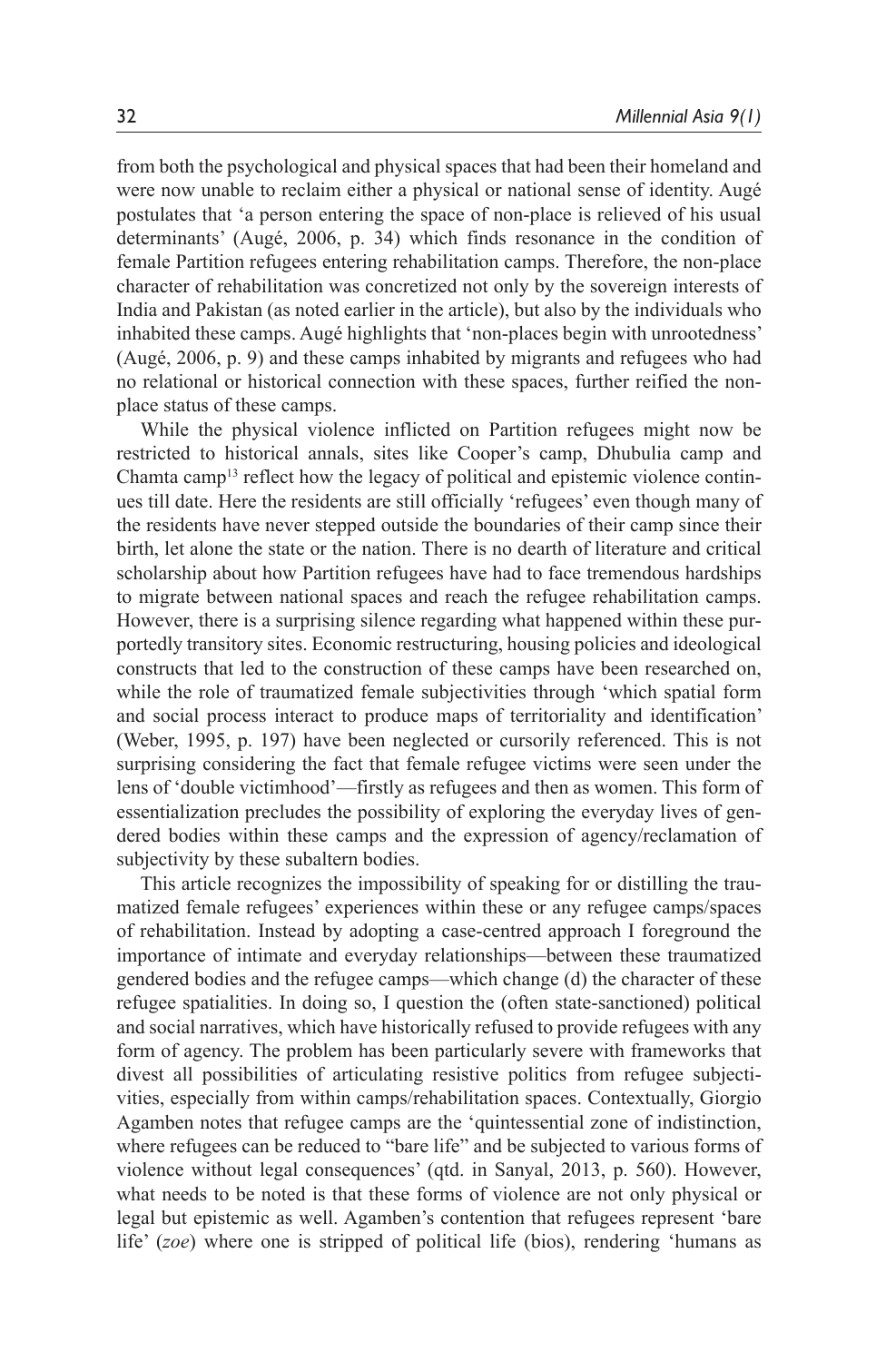animals' (Owens qtd. in Sanyal, 2013, p. 559) is problematic since there is 'no possibility for the re-articulation of [resistant] politics' (Sanyal, 2013, p. 560). The epistemic standpoint from which such Agambenian narratives emerge, see only result or goal-oriented movement/action as having the possibility of articulating a politics of change. Such an understanding naturally interprets actions of all bodies—especially traumatized female bodies—within the spaces of refugee camps as 'useless' and unable to effect any form of change. This paradigm is predicated on rigid binaries of *purposeful* and *non-purposeful* action. On the contrary, philosopher Alfonso Lingis' argues, the natural world is replete with examples, where non-purposeful action can create major changes or alterations to bodies and their surroundings:

Most movements-things that fall, that roll, that collapse, that shift, that settle, that collide with other things, that set other things in motion-are not goal-oriented …. Even most of the movements to which we assign goals start by just being an urge to move, to get the day going, to get out of the house ... The campesina in Guatemala occupies her hands with the rhythms and periodicity of her knitting as she sits on the stoop gossiping with her friends; the now old Palestinian who will never leave this refugee camp fingers his prayer beads ... These movements [are important but] not productive, they extend neither toward a result nor a development ... Every purposive movement, when it catches on, loses sight of its teleology and continues as a periodicity [...]. (Lingis, 2000, p. 197)

The forgotten refugees of permanent camps, emerging from the Partition, epitomize that any scholarship drawing on the experience of refugee subjectivities must acknowledge that refugee camps are sites of contestation: where both the character of these spaces and the bodies inhabiting them are negotiated on a daily basis (Dey & Roy Chaudhary, 2009). The preceding section, through an analysis of selected Partition fiction, exhibited the reasons behind how and why refugee camps became, perforce, a site of renewal and resubjectification for the traumatized female Partition refugee. As an organic continuation, this section using a case-centred approach analyses the experiences and testimonies from female Partition refugees: to decipher the specific everyday tactics through which the transitory *non-place* character of refugee camps were altered into referential *places*, where the process of resubjectification could be initiated.

Juxtaposing the theoretical framework of 'the everyday' with Partition refugee subjectivities, must be preceded with a discussion about why this critical paradigm is so rarely used. The everyday has been at the margins of critical theory, sociological and anthropological inquiries precisely because of its 'essential, taken for granted continuum of mundane activities' (Felski, 1999, p. 15), which does not lead to any significant spatio-temporal disturbances or at least ones that should be discoursed upon. Much like the female subject, who has often been defined by her absence from mainstream discourses, the everyday has been seen as what is leftover once the heroic, the exceptional and the extraordinary have concluded. Rita Felski argues that 'women like the everyday have been defined by negation' (ibid., p. 15), which becomes particularly pertinent for the permanent female residents of Cooper's, Dhubulia or Chamta camps. Refugee women arrived at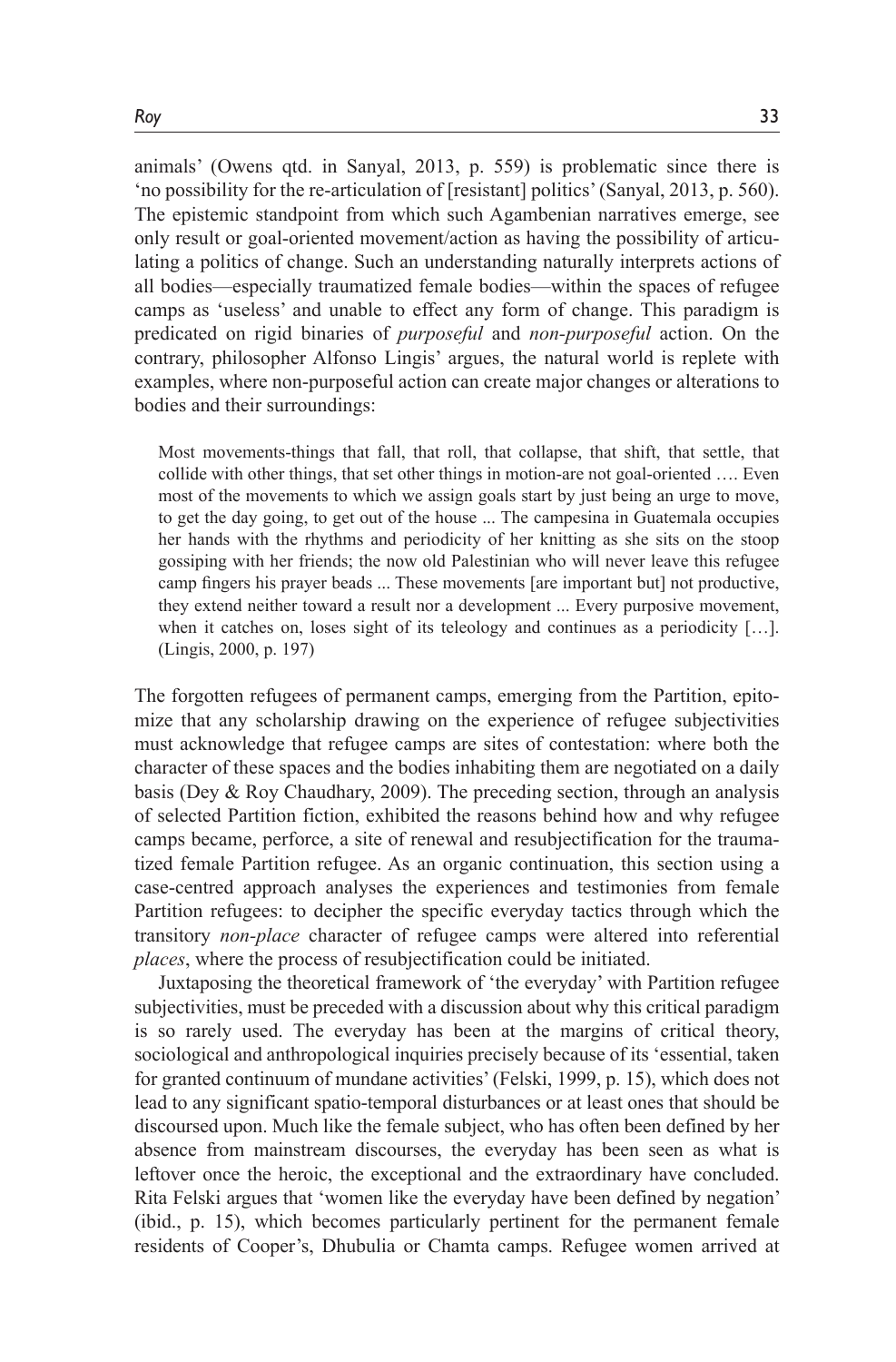these transit sites carrying the trauma of communal riots and a pogrom. Many amongst these women 'faced abduction, molestation, or rape...[and] on a few occasions these displaced women were forced to marry Muslim men and convert to Islam...However, most of these women prefer to remain silent and [they represent] the epitome of marginalization' (Dey & Roy Chaudhary, 2009, p. 35).

The recognition of the trauma faced by these dislocated female refugees, a crucial project in Partition and Diasporic studies, has been undertaken by multiple scholars. Unfortunately, such scholarship has repeatedly cast the figure of the migrant female refugee as a 'victim', thereby making the gendered subject undergo a form of triple marginalization: first as a refugee, secondly as a woman and thirdly as a victim. More importantly, the recovery of women's agency has often meant gathering the voices of strong, powerful and outspoken women who have made their disruptions within masculinist epistemologies, quite explicit. However, understanding the 'agential capacity' of women (Butalia, 1993, p. 12) also needs to take into account that all forms of agency are not manifested through extraordinary acts. Indeed, there are forms of agency that are expressed through a 'mundane material embeddedness' in the quotidian (Felski, 1999, p. 14) where 'home, habit and repetition' (ibid., p. 15) become empowering, as is seen through an analysis of female refugees experiences at these 'permanent' refugee camp sites.

## **Testimonies of Everyday Resistance**

You know, in our *desh* (homeland), we the womenfolk were ignorant and unaware of the outside world. We used to stay in our houses…Becoming a refugee we had to adjust ourselves with that changed situation.

> Maya Saha, Resident of Dhubulia Camp, Nadia (qtd. in Dey & Roy Chaudhary, 2009, p. 37)

It was sheer economic necessity that brought us out of our homes in those turbulent years. We had to feed our children and family. As no woman was allowed to go to work [from these refugee camps] in the adjoining city or village even if she was willing, we were engaged in bidi or paper bag*-*making *secretly*.

> Bimala Das, Resident of Dhubulia Camp, Nadia (qtd. in Dey & Roy Chaudhary, 2009, p. 37)

Like everyday life itself, home constitutes a base, a taken for granted grounding which allows us to make forays into other worlds. (Felski, 1999, p. 15)

To truly appreciate the story of Bimala Das—who like many of her female compatriots has been a resident of Dhubulia camp for the last 75 years—one requires venturing into the lives of these women before they arrived at these Partition refugee camps. In the pre-Partition period, the clear demarcation between the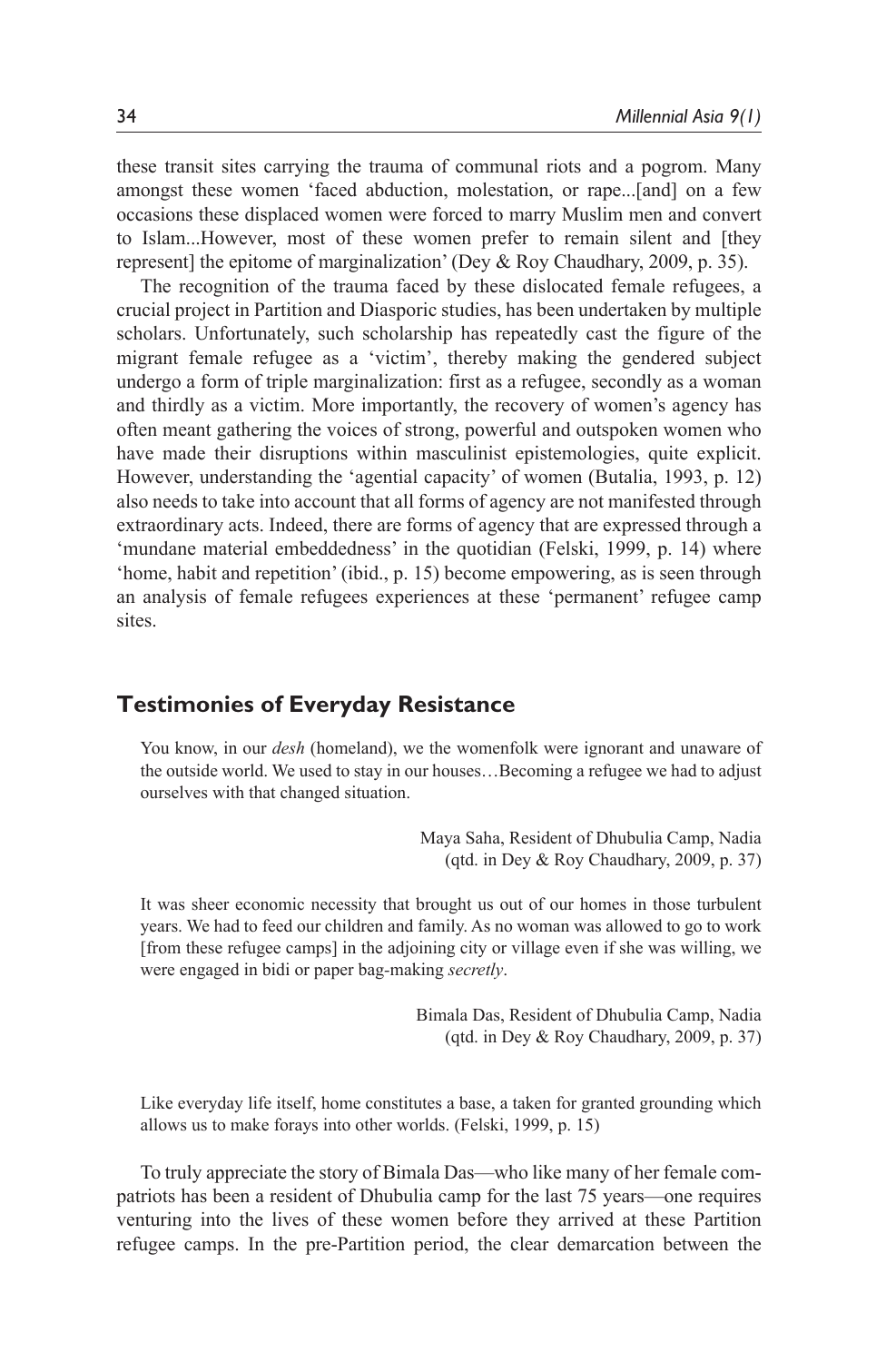*andarmahal* (inside space) and the *bahirmahal* (outside space) within Bengali (both East and West) household meant that the public–private binary was well and truly maintained. However, following the upheaval of the Partition, these gendered refugees were suddenly thrown into spaces where the private–public divide was non-existent. More importantly, the previous public–private household divide had also found a natural extension in the professional domain where men were understood to be the wage earners, while the women tended to the domestic chores. In the post-Partition phase as men and women landed up in cramped camps and constricted barracks, with 'neither the property nor the finances to build a separate andarmahal' (Weber, 1995, p. 204) the public–private binary was radically altered.

Not only were men and women now forced to live within the same quarters, public employment/wage earning was now no longer a masculine prerogative. This was significantly influenced by the fact that the post-Partition economic uncertainty ensured that the employment opportunities had substantially dried up. Such a situation warranted that both men and women were now involved in looking for job opportunities, a situation that was quite unheard of in pre-Partition times. The circumstances were even direr for the inhabitants of these temporary rehabilitation camps: as their refugee status precluded them from most employment options, which were for citizens alone. Faced with such extreme circumstances the female inhabitants of these camps were forced to assume a more dominant role in the economic context. However, as Felski notes in the epilogue to this subsection any 'foray into other worlds' requires the stable referent of a *home*. This implied that the women at these camps were forced to renegotiate their relationship with the 'temporary' spaces of these camps, before they could engage in employment opportunities. Women like Bimala Das and Maya Saha who were forced to 'adjust to the [new situation]' (ibid.) adopted innovative everyday practices, to achieve their objectives.

Patriarchal constraints meant that initially women were not allowed to go beyond the camp sites to secure employment. This implied that multiple refugee women started monetizing *habits* like sewing and paper-making into economically productive ventures. If agency is understood to be 'the capacity to process social experience and to devise ways of coping with life even under the most extreme form of coercion' (Butalia, 1993, p. 14), the acts of these refugee women can be indeed considered as definitive methods of gaining agency. The social consequences of refugee women taking up daily employment were also considerable as patriarchal constraints—both within camps and societally—about women working, slowly withered away. Consequently, the 1950s saw 'droves of women join the labor force … who [had] never worked outside the home before…as the refugee women rapidly … joined the service sectors, the working *bhadromohila* (respectable working woman) was a new phenomenon' (Dey & Roy Chaudhary, 2009, p. 42). Crucially, as refugee women started challenging the economic uncertainties in their lives, there was a simultaneous movement from their end, to change the deplorable living conditions within these camps. Bereft of political or social clout, refugee women took up non-violent everyday protest machinations like hunger strikes to protest against state and governmental injustices. Refugee women also took up prominent leadership roles within these refugee movements: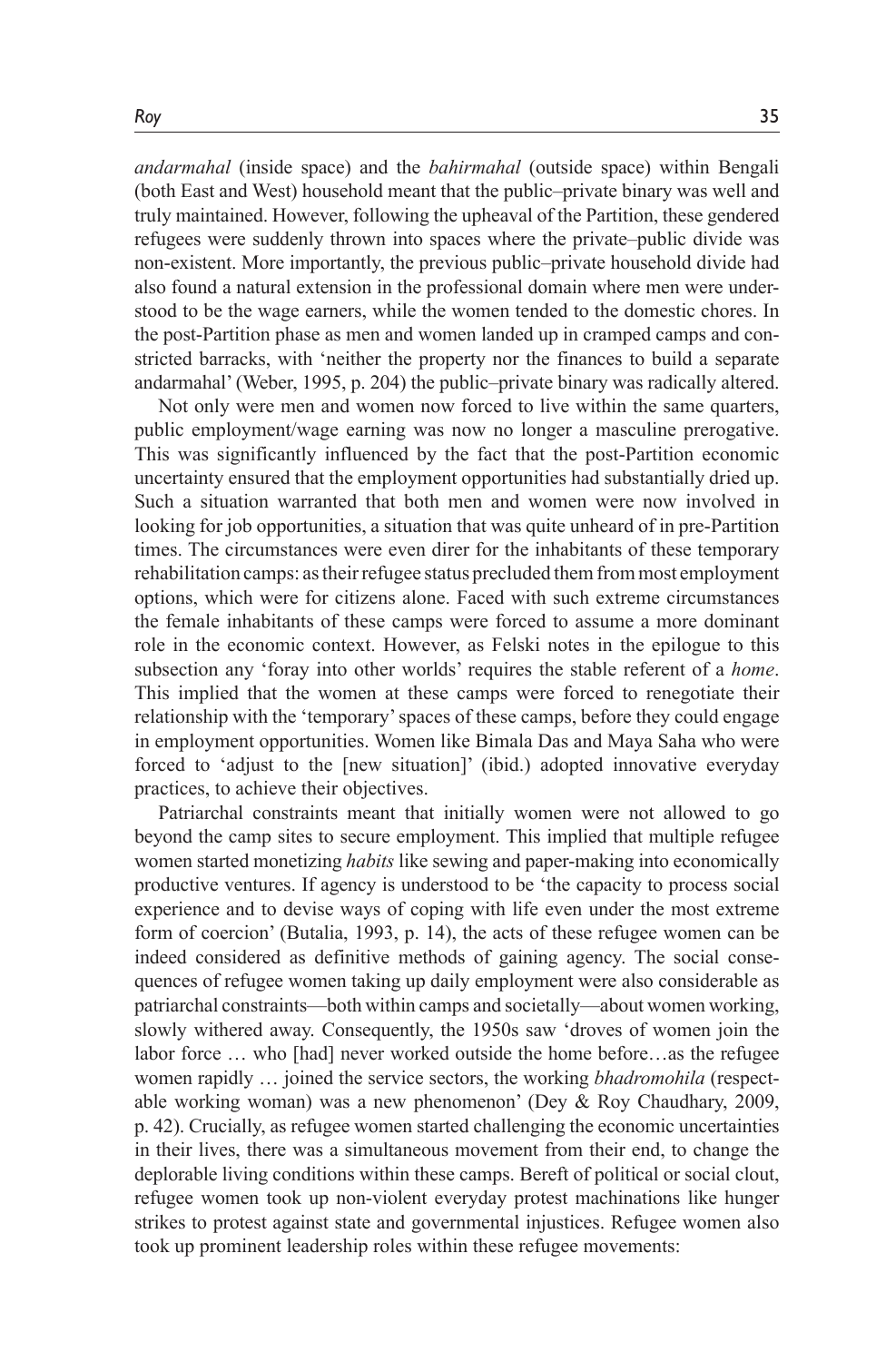The refugee movement in Cooper's Camp … began as a protest against bad quality of food grains that used to be served … Alorani Dutta (a woman protester) died due to lack of medical help) … police firing was a frequent feature in Cooper's Camp. On 16 July 1956, police organized a combing operation in Cooper's and arrested 44 protesters of which *7 were women.* (Dey & Roy Chaudhary, 2009, p. 45; my emphasis)

The effect of such everyday battles, while not immediate did lead to long-term results. The Government of India constituted in 1967, the '*Committee of Review of rehabilitation work in West Bengal*' that changed the discourse from 'refugee care' to 'economic rehabilitation'—effectively cementing the permanent status of these 'transitory' camps (ibid., p. 48). While space constraints make it impossible to document here all the everyday performances from refugee women, which still continue to change the social and political milieu of rehabilitations camps, it may be safe to infer that such acts challenge preconceived notions: about the both the 'victim' status of women Partition refugees as well as the regressive nostalgic associations between women, everyday life and the primitive (Felski, 1999).

# **Conclusion**

Currently, as refugee crises dominate multiple parts of the globe, it becomes increasingly important to turn to the past as a method of seeking solutions in the present. Indeed the situation is such that it is no longer enough to mourn the systemic violence that has and is being inflicted on migrant subaltern subjectivities especially women—but to respond to such acts of violence through material and theoretical interventions. Turning to the everyday lives of such women and understanding its importance within refugee lives seems one of the only few legitimate as well as ethical paradigms, for understanding the enormity of these circumstances. The purpose of these interventions (including this article) is not to merely expose or make visible the trauma of female Partition refugees. On the contrary, it is to recover the quotidian performances of subaltern gendered bodies, which often slip into oblivion as metanarratives of violence and geopolitical situations become articulated.

The obviousness of everyday acts often makes it impossible to understand that tactical micro-resistances against physical and epistemic violence may be formulated through repetitive acts mired within habitual acts and based in what are understood to be domestic spaces. Recognizing the realm of the everyday and very often of the women who inhabit it—as concrete rather than abstract is also an important intervention in Diasporic studies, a discipline that is intimately connected with complex issues of external and internal displacement. This is precisely because sometimes, in the disciplinary rush to neatly classify mass patterns of extraordinary migration and displacement, quotidian realities are discounted as inauthentic or non-pragmatic epistemic points. Therefore, to understand and recognize the relation between gendered subjectivities and the spaces to which they migrate requires not only empathy, but an empathy with the everyday.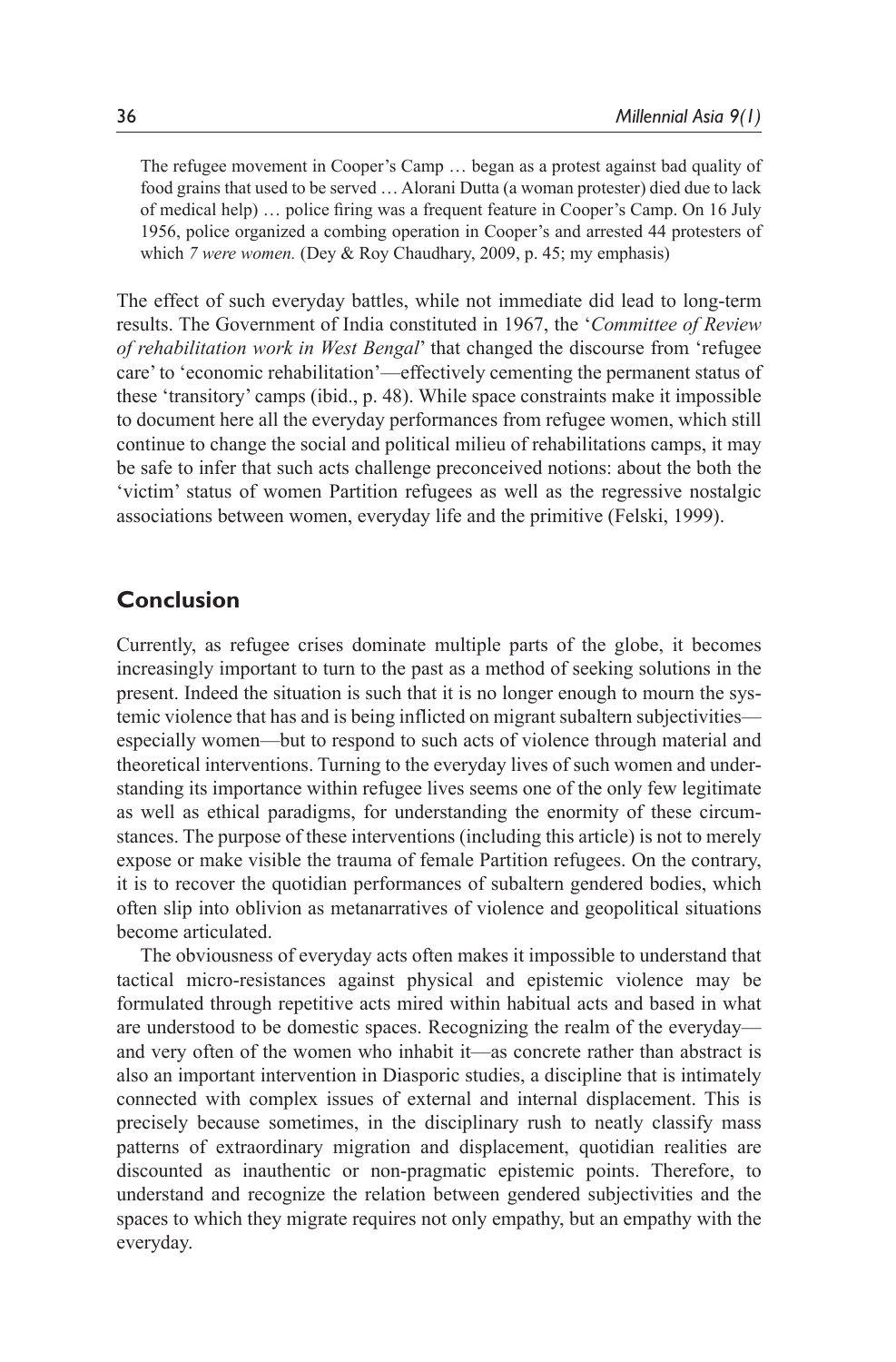## **Notes**

- 1. If subjectification is understood to be the set of ontological processes that precede the constitution of the individual as a 'subject', resubjectification refers to the processes through which an individual—who has been stripped of his/her subjectivity by an extreme apparatus (such as the prison system) or a traumatic event (such as the Partition)—regains their subjectivity.
- 2. The 1951 UN Convention was written after the 1947 Partition and as Dey and Roy Chowdhury note '[India] was facing this unprecedented human misery at a time when the international refugee care agencies were in their nascent stage, and therefore, were unable to look beyond the displaced people on the European soil in the aftermath of the World War II' (p. 3).
- 3. In 'Time and Qualitative Time', John E. Smith (1986) distinguishes between kairos and chronos in the following manner: In chronos we have the fundamental conception of time as measure, the quantity of duration, the length of periodicity, the age of an object or artifact…By contrast, the term kairos points to a qualitative character of time, to the special position an event or action occupies in a series. (p. 4)
- 4. In *Borders and Boundaries: Women in India's Partition*, Somavanti, a migrant woman, declares: 'Now there is no country. Earlier we had a home, a country, because we belonged there. Now we belong nowhere' (p. 220).
- 5. 'The Hindustan–Pakistan Plan was announced on June 3 1947 whereby a new political entity, Pakistan, was created of which West Pakistan was to comprise the Muslimmajority provinces of Sind, the NWFP and 16 districts of Punjab; the remaining 13 districts of undivided Punjab were to be a part of India' (Jayawardena & De Alwis, 1996, p. 4).
- 6. The Recovery and Restoration Act, 1949, had been preceded by the Inter-Dominion Treaty of 6 December 1947 the aim of which was to recover as many women as possible. The operation which arose from this act was known as the Central Recovery Operation.
- 7. Clause 2 of the Recovery and Restoration Act, 1949 posits 'it (recovery efforts) extends to the United Provinces, the Provinces of East Punjab and Delhi, the Patiala and East Punjab Sates Union and the United States of Rajasthan' (Menon & Bhasin, 1998, p. 261).
- 8. Davidson defines interdiction as 'Any authoritative prohibition when applied to the complex issues of migration and diasporas…Or to be even more precise, interdiction is the act of prohibiting, intercepting or in some cases, deflecting unauthorized movement' (p. 4).
- 9. By this I indicate that individuals who had been before the Partition, based in a geographical area which was now known as Pakistan were rarely allowed in Indian recovery camps even though they had might have been staying in their abductor's house in India for a substantial period of time and vice versa.
- 10. Menon and Bhasin (1998) underline this problem through the oral narrative of Kamala Ben, a worker in the rehabilitation camps who notes: The government at this time passed an ordinance that those whose babies were born in Pakistan would have to leave them behind there and those children born in India would stay in India (p. 83).
- 11. Literally 'unbeliever' but used in this context to denote someone from another religion.
- 12. Dey and Roy Chaudhury note that following the mass exodus during the Partition, the Government of India changed its classification for the 'displaced':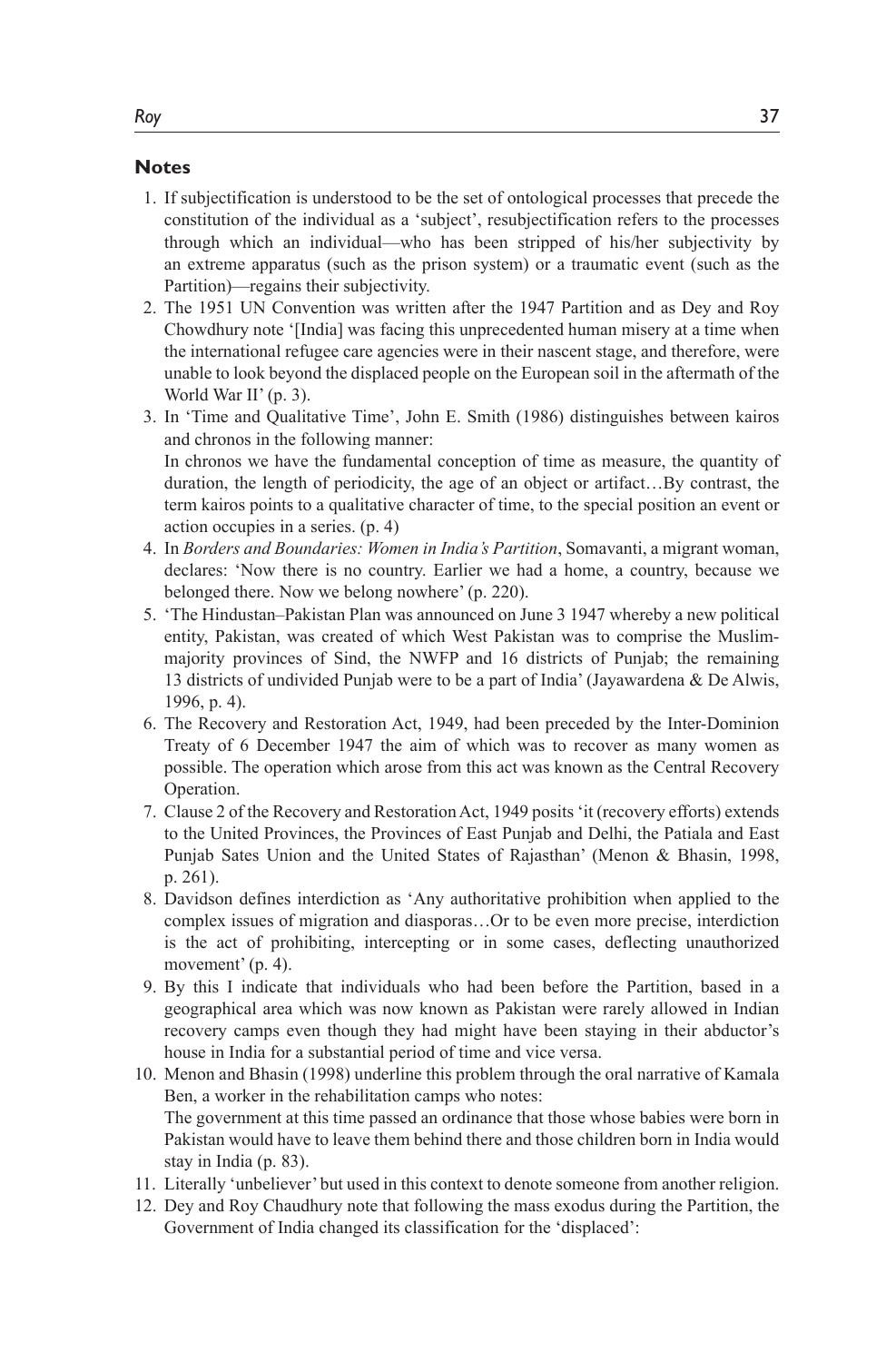A displaced person is one who had entered India (who left or who was compelled to leave his home in East or West Pakistan on or after October 15, 1947) for disturbances or fear of such disturbances on account of setting up of the two dominions of India and Pakistan.

13. Chamta and Dhubulia, both located in Nadia district in West Bengal, India had a large concentration of Permanent Liability (PL) camps established after the Partition since it witnessed large-scale migration from Bangladesh (then East Pakistan) during and after 1947. Refugee camps in Dhubulia, one of the biggest camp sites in West Bengal and near Krisnanagar (district head quarter of Nadia) has in fact changed the character of Dhubulia as a geographical location. The initial way of ordering these refugee camps, which were established in large numbers, were only through numbers and not a physical address. However, in seven decades not only do many of these sites exist but even the numbering system has been retained providing physical manifestation of how the identity of these 'transitory' sites have become permanent.

### **References**

- Augé, M. (2006). Non-places: Introduction to an Anthropology of Supermodernity. London: Verso.
- $-$ . (2008). Supermodernity: From places to nonplaces. In E. Edwards & K. Bhaumik (Eds), *Visual sense: A cultural reader* (pp. 305–310). New York: Berg.
- Bhalla, A. (Ed.). (1994). *Stories about the partition of India*. New Delhi: Indus.
- Bose, Pablo S. (2006). Dilemmas of Diaspora: Partition, refugees and the politics of home. *Refuge: Canada's Periodical on Refugees*, *23*(1), 58–68. Retrieved 16 July 2017, from https://refuge.journals.yorku.ca/index.php/refuge/article/download/21344/20014
- Brennan, T. (1997). *At home in the world: Cosmopolitanism now*. Cambridge: Harvard University Press.
- Butalia, U. (1993). Community, state and gender: On women's agency during Partition. *Economic and Political Weekly, 28*(17), 12–24. Retrieved 13 July 2017, from http:// www.jstor.org/stable/4399641
	- ———. (2003). *The other side of silence: Voices from the partition of India*. Durham, NC: Duke University Press.
- Chester, L. (2002, February). Drawing the Indo-Pakistani boundary. Retrieved 1 August 2017, from http://www.unc.edu/depts/diplomat/archives\_roll/2002\_01-03/chester\_ partition/ chester\_partition.html
- Collins, S. (1996). Head out on the highway: Anthropological encounters with the supermodern. *Postmodern Culture, 7*(1), 1–15. doi: 10.1353/pmc.1996.0041
- Cowasjee, S., & Duggal, K. S. (2005). *Orphans of the storm: Stories on the partition of India*. New Delhi: UBS Distributors.
- Das, V. (1991). Composition of the personal voice: Violence and migration. *Studies in History, 7*(1), 65–77. doi: 10.1177/025764309100700103
- Das, V. (1996). Language and body: Transactions in the construction of pain. *Daedalus*, *125*(1), 67–91. Retrieved 6 August 2017, from http://www.jstor.org/stable/20027354
- Davidson, R. (2003). Introduction: Spaces of immigration 'prevention': Interdiction and the non-place. *Diacritics, 33*(3/4), 3–18. Retrieved 4 August 2017, from http://www. jstor.org/stable/3805801
- Dey, I., & Roy Chaudhury, A. B. (2009). *Citizens, non-citizens, and in the camps lives*. Retrieved 1 August 2017, from www.mcrg.ac.in/pp21.pdf
- Ewick, P., & Silbey, S. (1995). Subversive Stories and Hegemonic Tales: Toward a Sociology of Narrative. *Law & Society Review*, *29*(2), 197–226. doi:10.2307/3054010